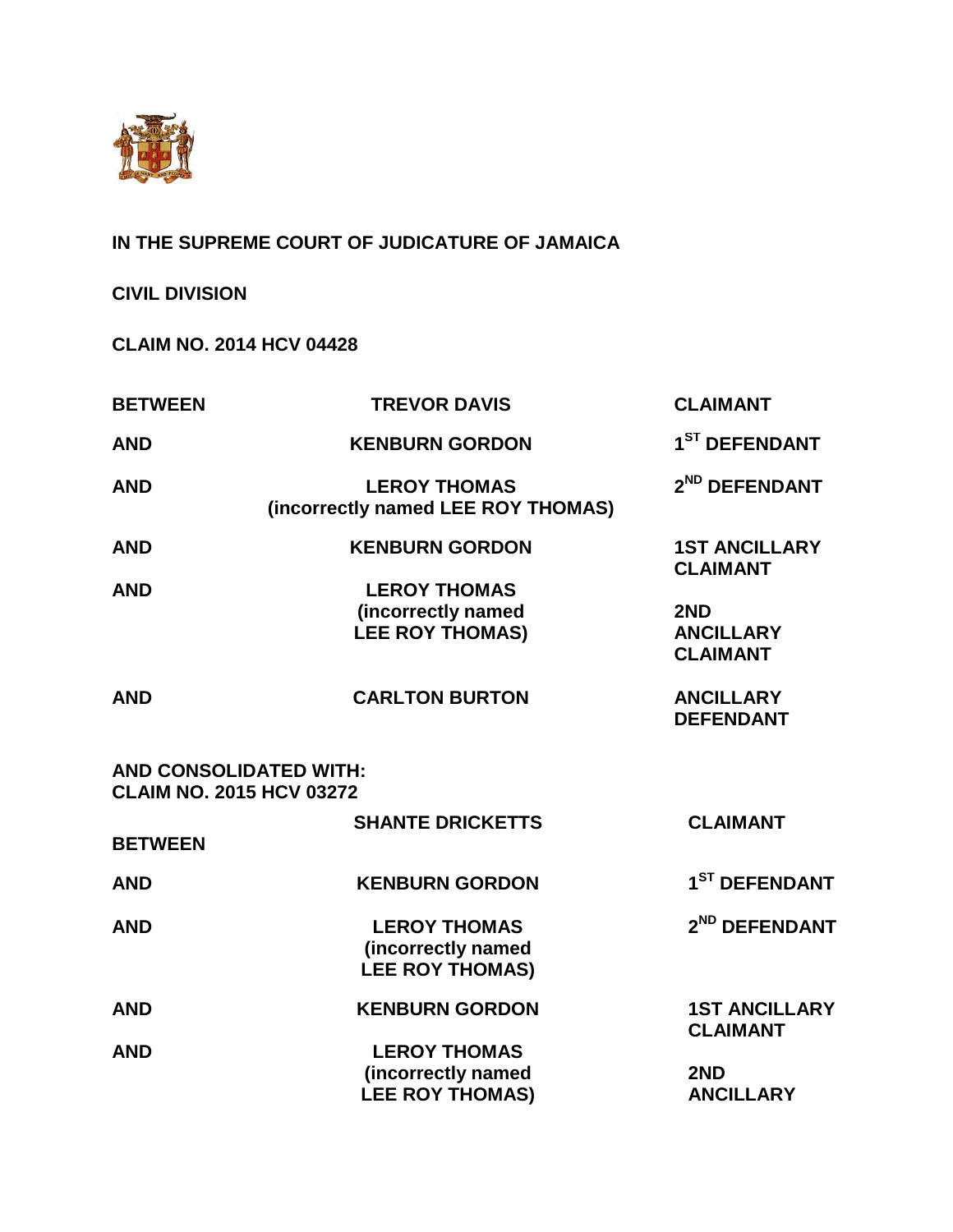|                                 |                                                                                                 | <b>CLAIMANT</b>                            |
|---------------------------------|-------------------------------------------------------------------------------------------------|--------------------------------------------|
| <b>AND</b>                      | <b>CARLTON BURTON</b>                                                                           | <b>ANCILLARY</b><br><b>DEFENDANT</b>       |
| <b>AND CONSOLIDATED WITH:</b>   |                                                                                                 |                                            |
| <b>CLAIM NO. 2014 HCV 04429</b> |                                                                                                 |                                            |
| <b>BETWEEN</b>                  | <b>BRITNEY MCKENZIE</b><br>(a minor by her mother<br>and next friend AMARIL<br><b>MCKENZIE)</b> | <b>CLAIMANT</b>                            |
| <b>AND</b>                      | <b>KENBURN GORDON</b>                                                                           | 1 <sup>ST</sup> DEFENDANT                  |
| <b>AND</b>                      | <b>LEROY THOMAS</b><br>(incorrectly named<br><b>LEE ROY THOMAS)</b>                             | 2 <sup>ND</sup> DEFENDANT                  |
| <b>AND</b>                      | <b>KENBURN GORDON</b>                                                                           | <b>1ST ANCILLARY</b><br><b>CLAIMANT</b>    |
| <b>AND</b>                      | <b>LEROY THOMAS</b><br>(incorrectly named<br><b>LEE ROY THOMAS)</b>                             | 2ND<br><b>ANCILLARY</b><br><b>CLAIMANT</b> |
| <b>AND</b>                      | <b>CARLTON BURTON</b>                                                                           | <b>ANCILLARY</b><br><b>DEFENDANT</b>       |
| <b>AND CONSOLIDATED WITH:</b>   |                                                                                                 |                                            |
| <b>CLAIM NO. 2014 HCV 04572</b> |                                                                                                 |                                            |
| <b>BETWEEN</b>                  | <b>NAJEEM MCDONALD</b><br>(a minor by KADIAN TRESTON<br>his sister and next friend)             | <b>CLAIMANT</b>                            |
| <b>AND</b>                      | <b>KENBURN GORDON</b>                                                                           | 1 <sup>ST</sup> DEFENDANT                  |
| <b>AND</b>                      | <b>LEROY THOMAS</b><br>(incorrectly named<br><b>LEE ROY THOMAS)</b>                             | 2 <sup>ND</sup> DEFENDANT                  |
| <b>AND</b>                      | <b>KENBURN GORDON</b>                                                                           | <b>1ST ANCILLARY</b><br><b>CLAIMANT</b>    |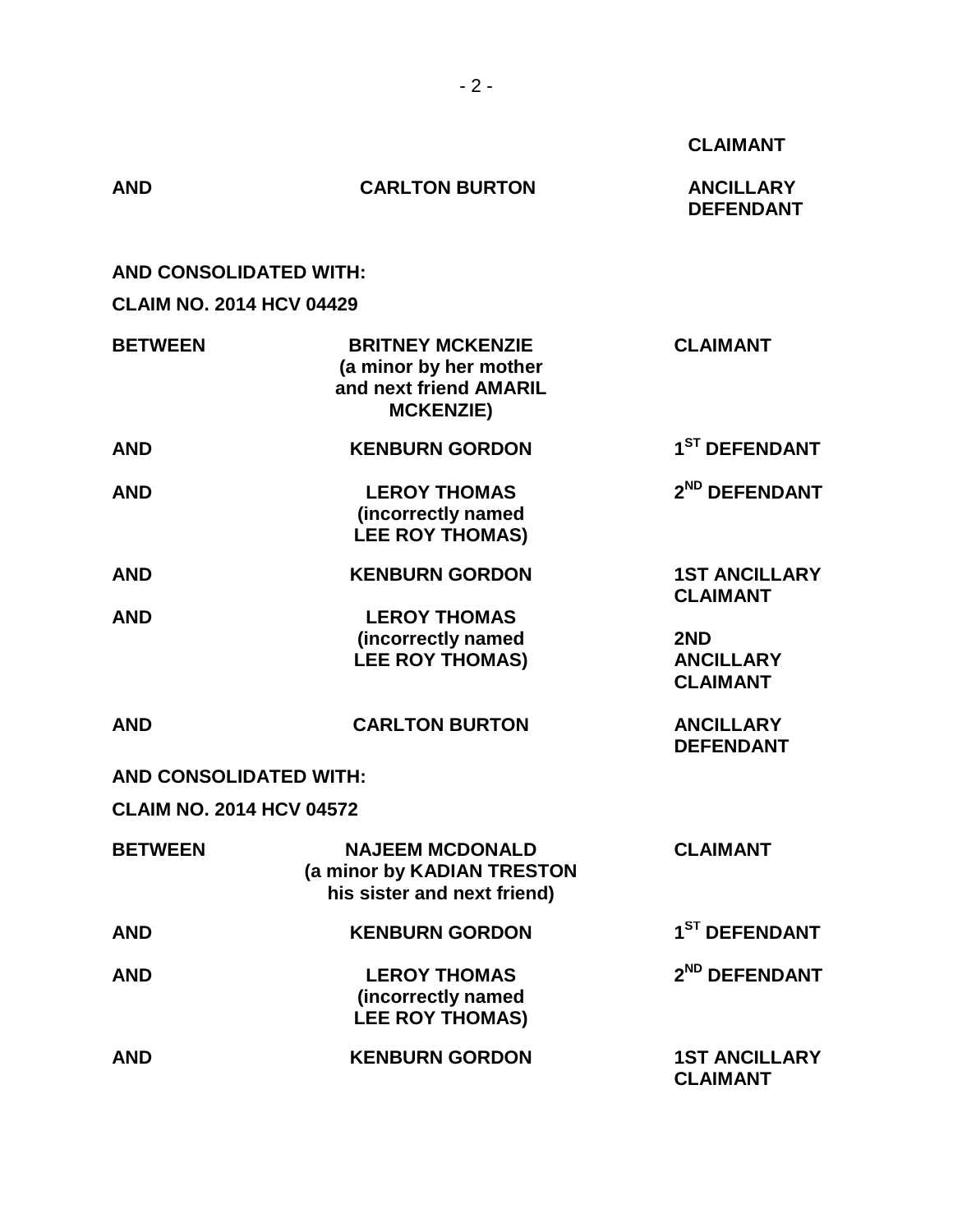- 3 -

**AND**

### **LEROY THOMAS (incorrectly named LEE ROY THOMAS)**

**2ND ANCILLARY CLAIMANT**

#### **AND CARLTON BURTON**

**ANCILLARY DEFENDANT**

## **IN OPEN COURT**

Mr Jason Jones and Miss Tiffany Barrett instructed by Nigel Jones and Co. for the claimants

Miss Raquel Dunbar instructed by Dunbar and Co. for the defendants

February 10, 11, 12 and 13, 2020 and September 25, 2020

**Motor Vehicle Accident - Negligence - Causation - Contributory negligence-Ancillary claim - Contribution - Assessment of Damages.**

## **PETTIGREW COLLINS J**

## **THE CLAIMS**

[1] These consolidated claims arise out of an incident which took place on the 20<sup>th</sup> of November 2013 along the Trinity main road in the parish of St Mary. The claimants are seeking damages for negligence as a result of injuries received by each of them, against the first and second defendants. The defendants are seeking contribution and/or indemnity against the ancillary defendant. The accident involved three motor vehicles; a Toyota Coaster motor truck (hereinafter referred to as the Coaster), a Toyota Hiace Motor truck, which will be referred to as the Hiace and a Toyota Corolla motor car, hereinafter called the Corolla.

**[2]** It is alleged in the statement of claim of each of the three then minor claimant Britney McKenzie, Shante Dricketts and Najeem McDonald who initially brought the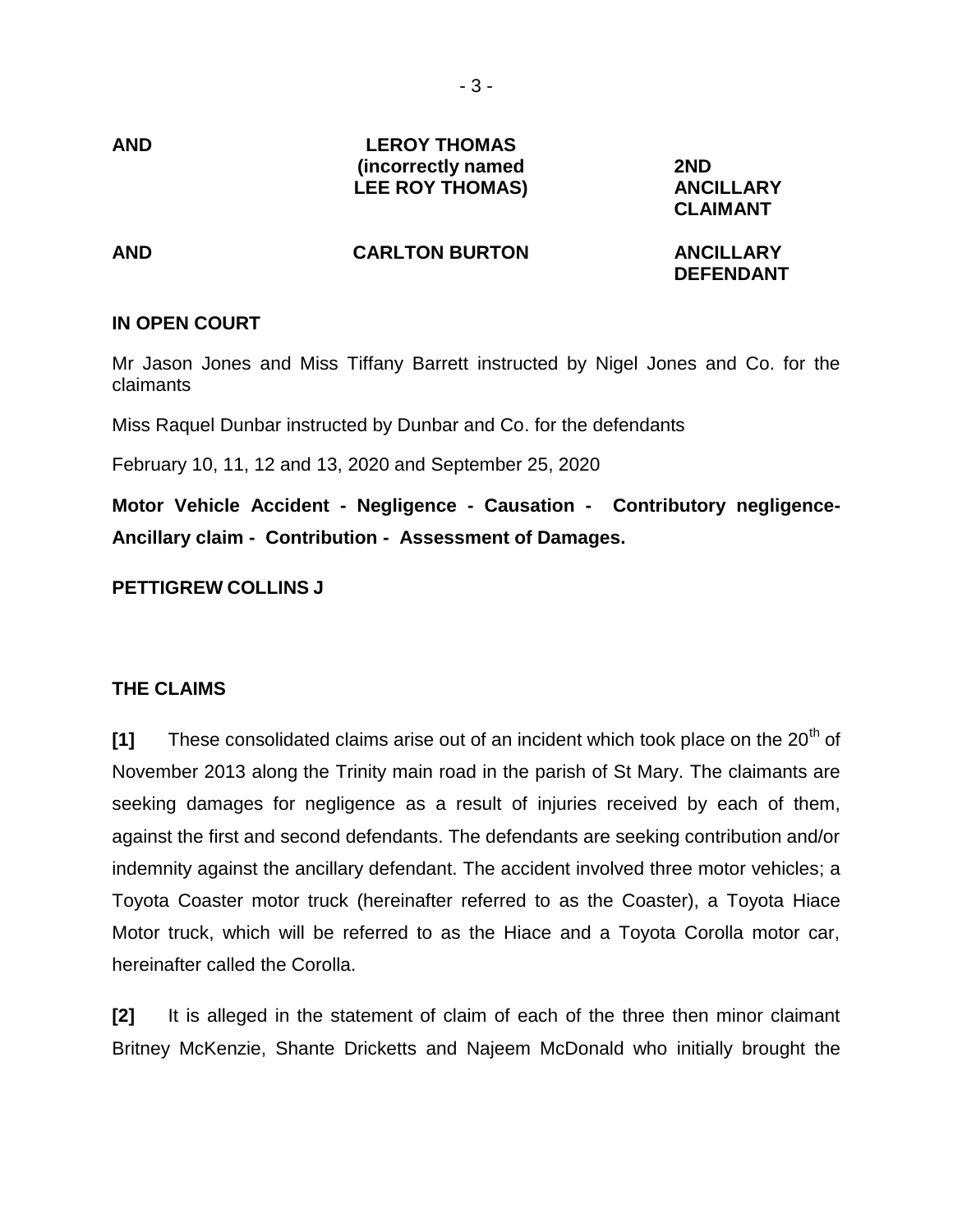claim by next friend, that he/she was a passenger in a vehicle that was travelling behind another vehicle that was being driven by the second defendant.

**[3]** It is not in dispute that the vehicle travelling behind that which was being driven by the second defendant was the Hiace which is commonly described as a minibus, registered PE 3318 and was being driven by Mr Trevor Davis. Subsequent to the filing of the claim, the claimant Mr Trevor Davis died. The claim on behalf of his estate has been pursued by his court appointed administrator ad litem, Ms Belinda Grant.

**[4]** It is also not disputed that the vehicle which was being driven by the second defendant Mr Leroy Thomas was the Coaster, routinely described as a bus registered PD4188. This Coaster was owned by the first defendant Mr Kenburn Gordon.

**[5]** It is alleged in the statement of case of each claimant that the Hiace was travelling from Ocho Rios direction heading to Highgate, and upon reaching Trinity, in the vicinity of the Cool Oasis gas station, the Coaster suddenly made a right turn in an attempt to enter the gas station compound and thereby obstructed the path of the Corolla which was travelling in the opposite direction. The Corolla collided into the Coaster and the impact of that collision pushed the Coaster into the Hiace, causing injuries to each claimant. The Corolla motor car is registered PE5918 and was owned and driven by Charlton Burton, the ancillary defendant in the ancillary claim brought by the first and second defendants.

## **THE DEFENCE**

**[6]** The first and second defendants' defence was filed on the 8<sup>th</sup> of April 2015. The defendants agreed that there was a collision involving the three vehicles, but denied that there was a direct impact between the Toyota Coaster and the Toyota Hiace. It was admitted that the second defendant Mr Leroy Thomas turned right to enter into the Cool Oasis gas station but denied that the manoeuvre involved any negligent conduct on the part of the second defendant.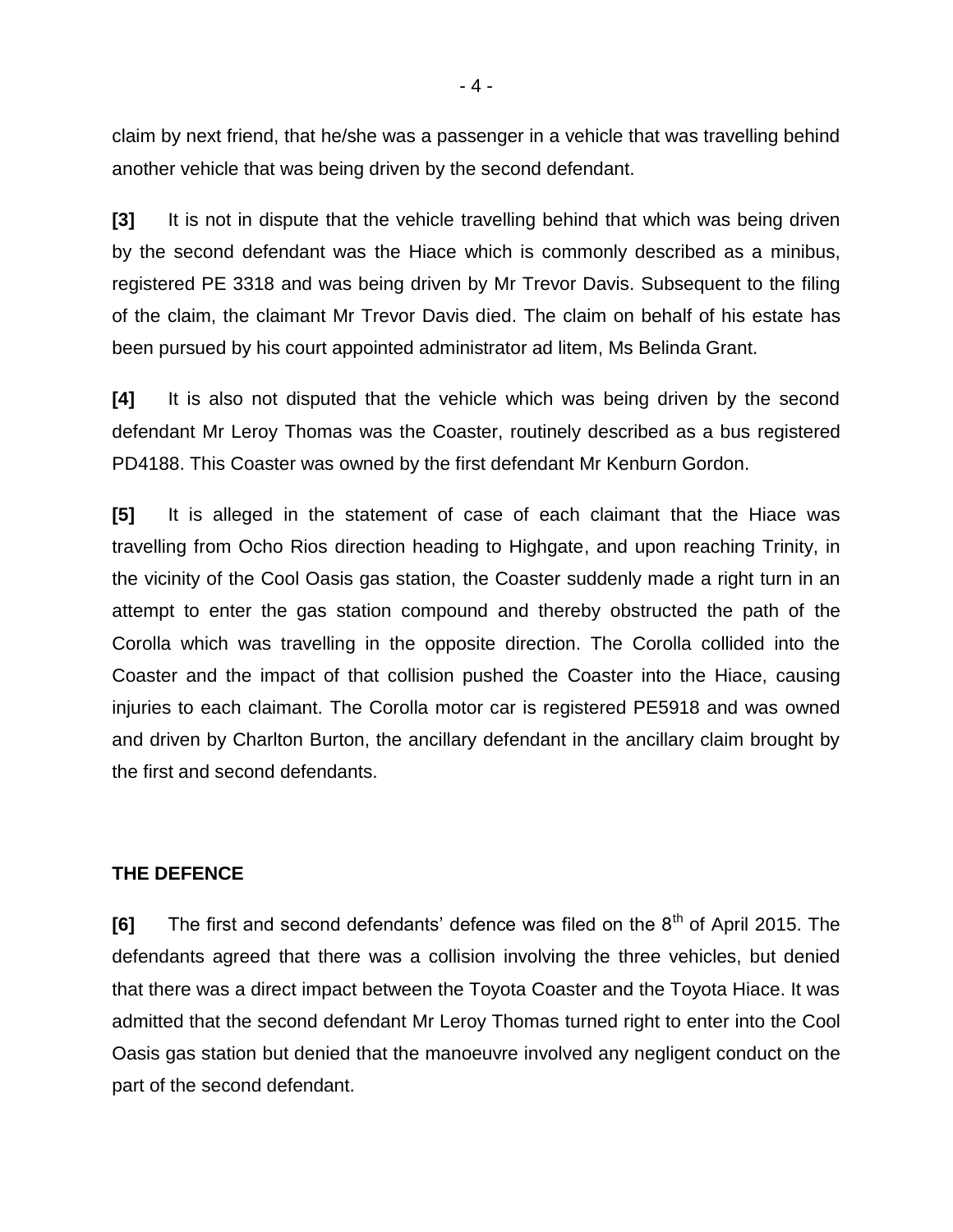**[7]** It was asserted that the second defendant indicated his intention to turn right, then he stopped and waited for the way to clear, and upon ascertaining that the way was clear, proceeded to turn right into the gas station. Further, that it was after he had finished turning right and had almost completed his entrance into the gas station compound, that there was an impact to the rear bumper of the motor vehicle he was driving.

**[8]** It was admitted that at the material time, the second defendant (who will be referred to by name or as the second defendant) was the servant and/ or agent of the first defendant and that the second defendant was acting within the scope of his duties and with the first defendant's permission. There is no question then, that if the second defendant is found liable for the accident, then the first defendant is also liable.

### **THE ANCILLARY CLAIM**

**[9]** Pursuant to an order of Master P. Mason made on the 19<sup>th</sup> day of April 2017, the defendants were permitted to issue an ancillary claim against Mr Charlton Burton the driver of the Toyota Corolla motor car involved in the accident. The Ancillary Claim was filed on the  $26<sup>th</sup>$  of May 2017. The defendants allege negligence on the part of the ancillary defendant and stated that any injury loss or damage suffered by the claimants was not due to any negligence on the part of the defendants, but was caused solely by or substantially contributed to by the ancillary defendant. The defendants therefore claimed an indemnity and /or contribution against the ancillary defendant.

**[10]** The defendants provided an affidavit of service showing that the ancillary defendant was served. The affidavit of one Claudine Silvera is to the effect that on or about the 16<sup>th</sup> of December 2017, she attended at the home of the ancillary defendant and personally served him with the claim form and the attendant documents. The ancillary defendant has not filed an acknowledgement of service nor a defence to the ancillary claim.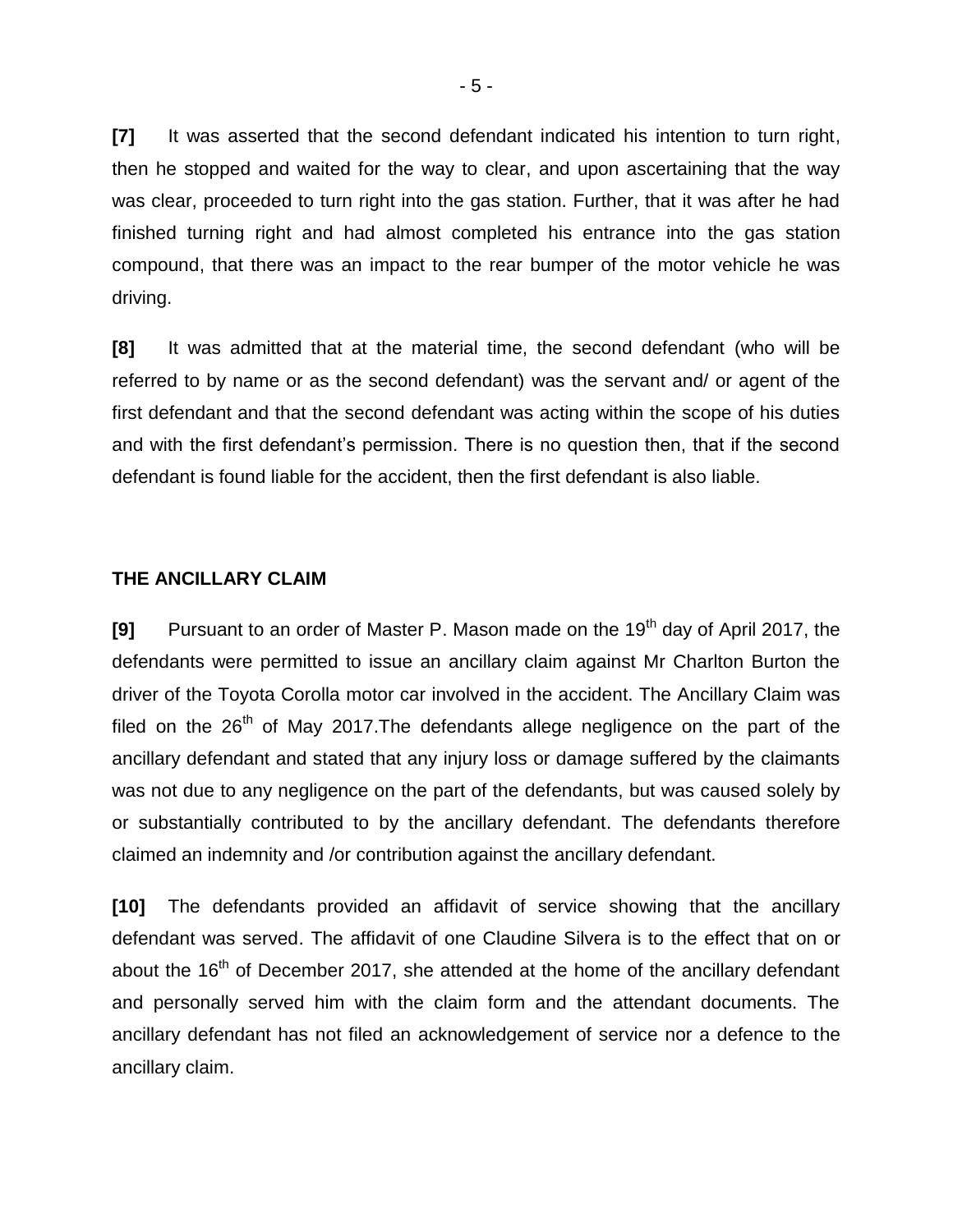**[11]** The defendants filed a Notice of Application for court orders and an affidavit in support on the  $5<sup>th</sup>$  of February 2020 seeking to have judgment by default entered against the ancillary defendant in their favour, on account of his failure to file an acknowledgement of service.

# **THE EVIDENCE REGARDING LIABILITY**

### **The Claimants' Account**

**[12]** Each of the three minor claimant stated in his/her witness statement that the 2nd defendant made a sudden right turn in an attempt to enter the gas station.

**[13]** The claimant Najeem McDonald in his initial witness statement asserted that he was a passenger in the Hiace motor vehicle. In his supplemental witness statement filed on the 12<sup>th</sup> of February 2020, Mr McDonald indicated that he had made an error in his original witness statement and that in fact, he was a passenger in the Toyota Corolla at the time of the collision. He also said in the supplemental statement that the second defendant made the turn when the Corolla was some 40 metres away and that the driver of the Corolla swerved right in an attempt to avoid the collision. He also stated that he could not recall hearing any loud screeching of tyres at the time of the accident and that the driver of the Corolla was travelling at a moderate speed.

**[14]** Mr McDonald when cross examined, acknowledged that although he had signed a statement saying that he was travelling in the Hiace bus, that statement was in fact incorrect because he lives in Hampstead and on the occasion of the accident, he was on his way to school at Iona High, travelling from Hampstead in a Hampstead taxi. According to him, the only collision he remembers is the one involving the taxi and the Hiace. He disagreed that the taxi hit the Hiace with great force and stated that the taxi was travelling at a moderate speed. It was suggested to Mr. McDonald that the driver of the Corolla was speeding and the corolla had gotten out of control. He disagreed that that was what transpired.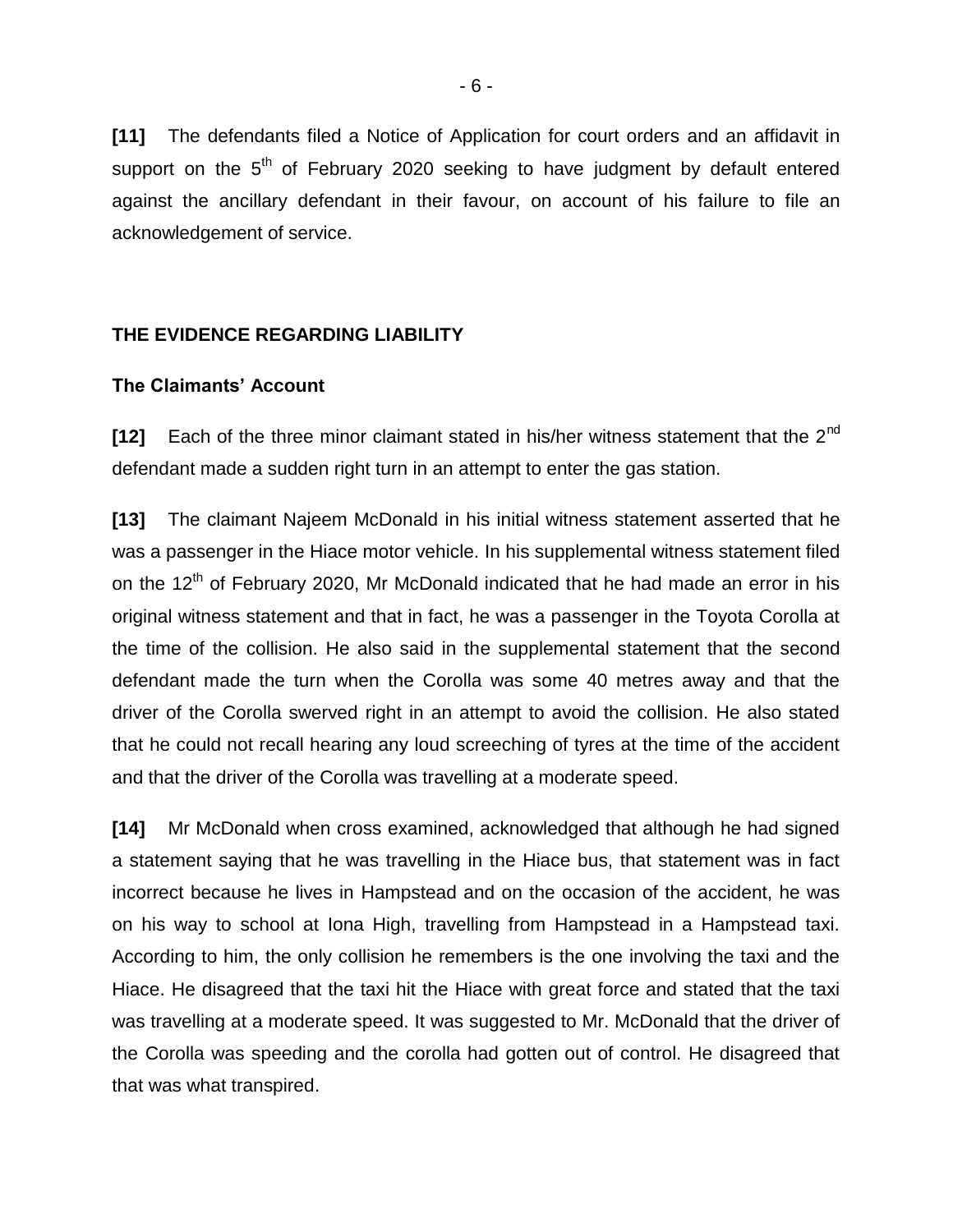**[15]** Ms McKenzie insisted in cross-examination that the coaster turned suddenly on the vehicle in which she was travelling (the Hiace). When she was asked if at the time of the collision between the Corolla and the Coaster, there was enough space in the right lane for the Corolla to drive, she was unable to say, but she disagreed that the Coaster was not blocking off the right lane. She also stated that she could not remember hearing screeching of tyres just before that collision. She also could not recall if the Coaster had on a right indicator or if the Corolla was speeding and lost control.

**[16]** Unlike Miss McKenzie, Mr McDonald stated that he wouldn't agree that the majority of the Coaster was on the gas station compound when it was hit by the Corolla. When asked if he agreed that some of the Coaster was already on the gas station compound, he stated that the Coaster was about to enter the compound. When pressed, he stated that the face or the front of the Coaster was on the compound but the passenger door/door panel had not made it onto the compound. He disagreed that at the time the Corolla swerved, there was sufficient space for the Corolla to pass between the back of the Coaster and the Hiace.

**[17]** Mr McDonald also accepted that when coming from Port Maria, one cannot see all the way around the curve, presumably, the last curve that the Corolla negotiated before the accident. When cross-examined, Britney McKenzie stated that there was no collision between the coaster and the Hiace bus in which she was travelling. She was asked to point out where the collision that she saw took place. She did so on a photograph shown to her, and she indicated that she had pointed out the area where the collision between the Coaster and the Corolla took place. She later stated that she did not see the collision take place but that she heard it.

**[18]** Ms McKenzie having indicated that the collision was to the back of the coaster, it is reasonable to infer that the area she pointed out on the photograph as the point of impact was the location of the back of the bus at the time of the collision. This area was almost off the roadway. She stated that most of the bus was on the gas station compound at the time and that it was a small portion of it that was still on the roadway.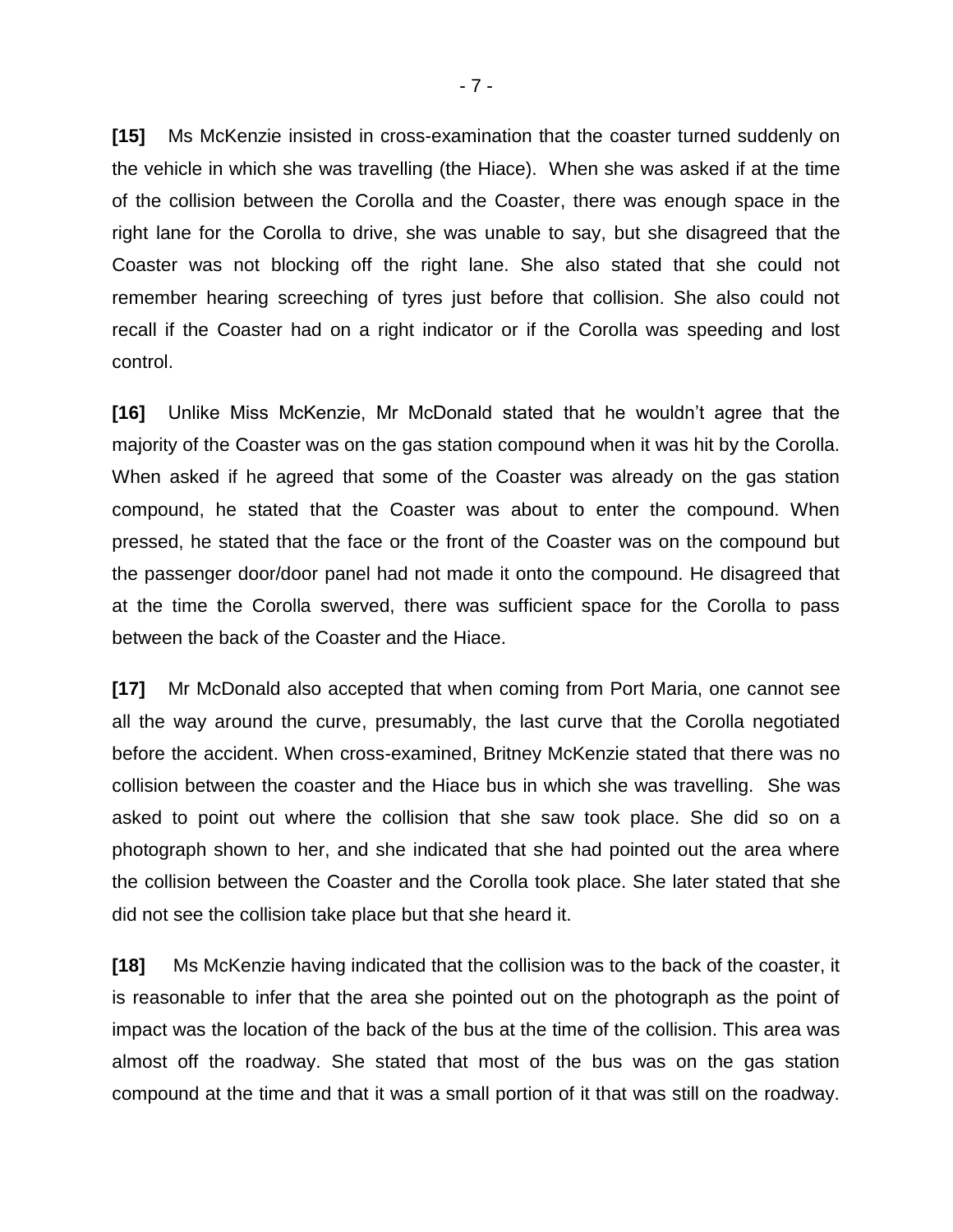Curiously, despite her evidence in that regard, she disagreed with the suggestion that the Coaster had cleared the majority of the right lane at the time the Corolla collided into it. She also agreed that from where she was sitting, she could not see if it was the front of the Corolla that had hit the coaster but she agreed that it was the back bumper at the left side of the Coaster that was hit. She also agreed that the car that hit the coaster was coming from the opposite direction. She also stated that she could not tell whether the car that hit the Coaster was coming fast.

### **The Defendants' Account**

**[19]** The witness statement of the second defendant, Mr Leroy Thomas was filed on the  $7<sup>th</sup>$  of October 2019. He stated that he is employed to the 1<sup>st</sup> defendant and he is the driver of a 19 seater coaster bus. He explained that using the 'flip down seats', the bus could carry 26 passengers. He stated that the bus is some 20 ft. long and some 7-8 ft. wide. He said that on the day in question, he drove from the Port Maria HEART Academy with a view to getting gas at the Cool Oasis gas station in Trinity. He said it was raining at the time and so the road was wet. He was alone in the bus. He explained that the area of the road way where the incident occurred, had two lanes for traffic, each going in opposite direction and the roadway is about 24 ft. wide.

**[20]** His account of the incident was that the gas station was to his right so he put on his right indicator, 'middled' the road and stopped. He stated that he had to stop because traffic was coming down from the opposite direction. He said that because the road is narrow, other vehicles behind him stopped and were waiting. A Toyota Hiace bus was immediately behind him while he was waiting to make the turn. He stated that he could see up to the bend in the road. He estimated the distance from the gas station to the bend as being between one chain and half of a chain.

**[21]** According to him, he waited for a couple of minutes until the road was clear before he made the turn. He asserted that when he made the turn, the road was clear, no vehicles were coming from the opposite direction. He said the surface of the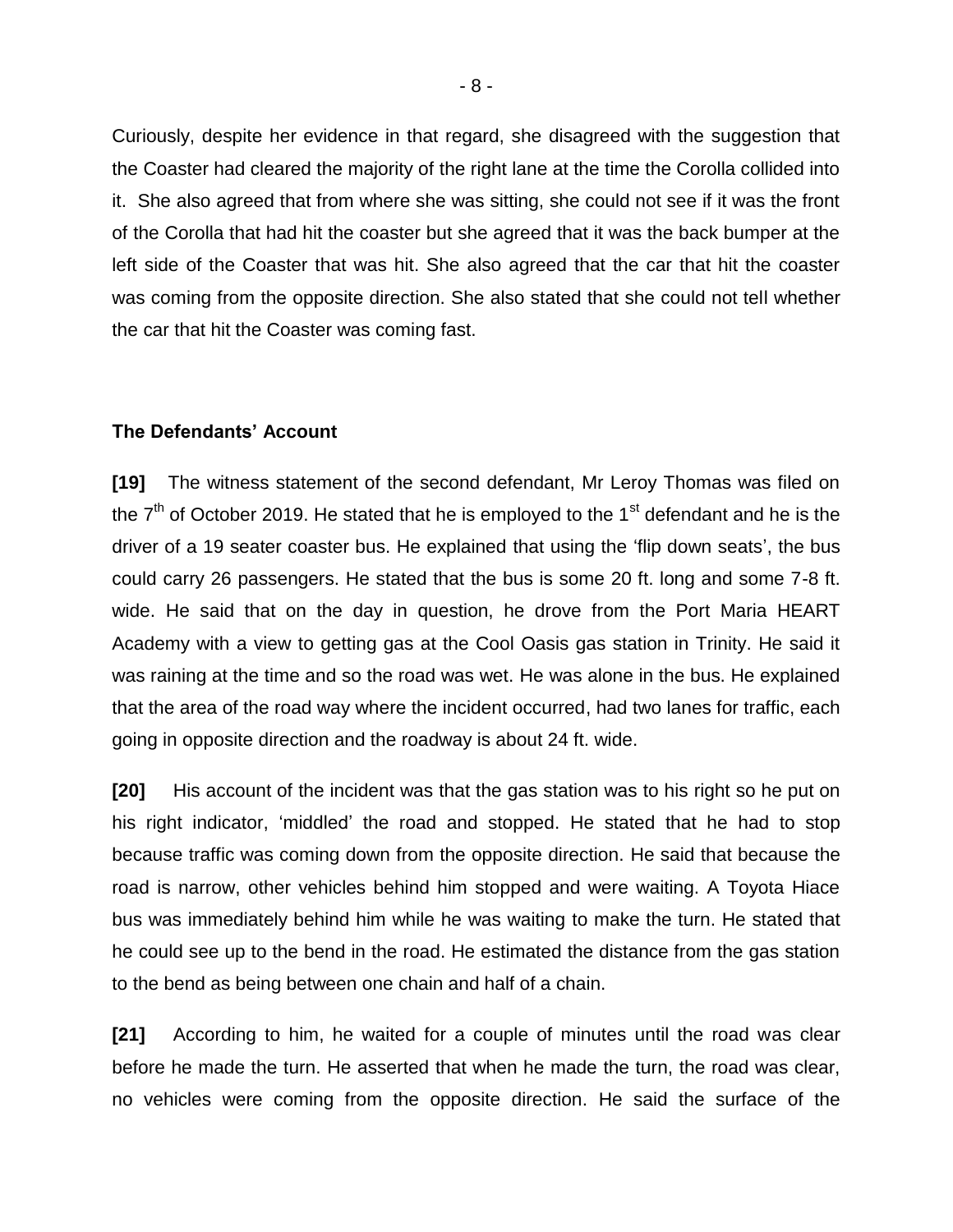entrance into the gas station was bad so he was going into the gas station slowly. He stated that most of the Coaster was in the gas station compound, when he heard the loud screeching of tyres as if someone was trying to stop. He then felt an impact to the back of the bus to the left side. He said he continued into the gas station then he stopped. When he was in the process of doing so, he heard a second impact behind him.

**[22]** His account was that when he exited the bus, he observed that a car had hit into the front of the Hiace bus that was behind him when he was waiting to turn and that the Hiace bus was still in its correct lane facing the Highgate direction. He observed that it was a white Toyota Corolla motor car that had hit into the front of the Toyota Hiace. He noticed that the Hiace was slanted across the road with the back in the right lane facing Highgate direction. He further stated that the front right door and the corner at the front of the Hiace were damaged. He said he looked at his bus and noticed that the back bumper was torn off and hanging down. It was still partly attached to the bus on the right. He noted that there were children in the Hiace bus and they were screaming at the time. He stated that he knew the driver of Hiace before the incident and that he is now deceased.

**[23]** In cross examination, the Second defendant stated that when he started to turn, there were no vehicles in the roadway coming from the opposite direction and there were none in the same lane in front of him. He stated that he had no idea of how many vehicles had passed.

**[24]** He also stated that he was unable to say if the distance between where he had turned and an area marked on a photograph that was exhibited (the beginning of the corner beyond which point, the driver of the coaster would not have had a view of traffic coming from the direction from which the Toyota was travelling) was approximately 200 metres. Strangely, the second defendant stated that based on where he had stopped, he did not have a view of the area indicated to him.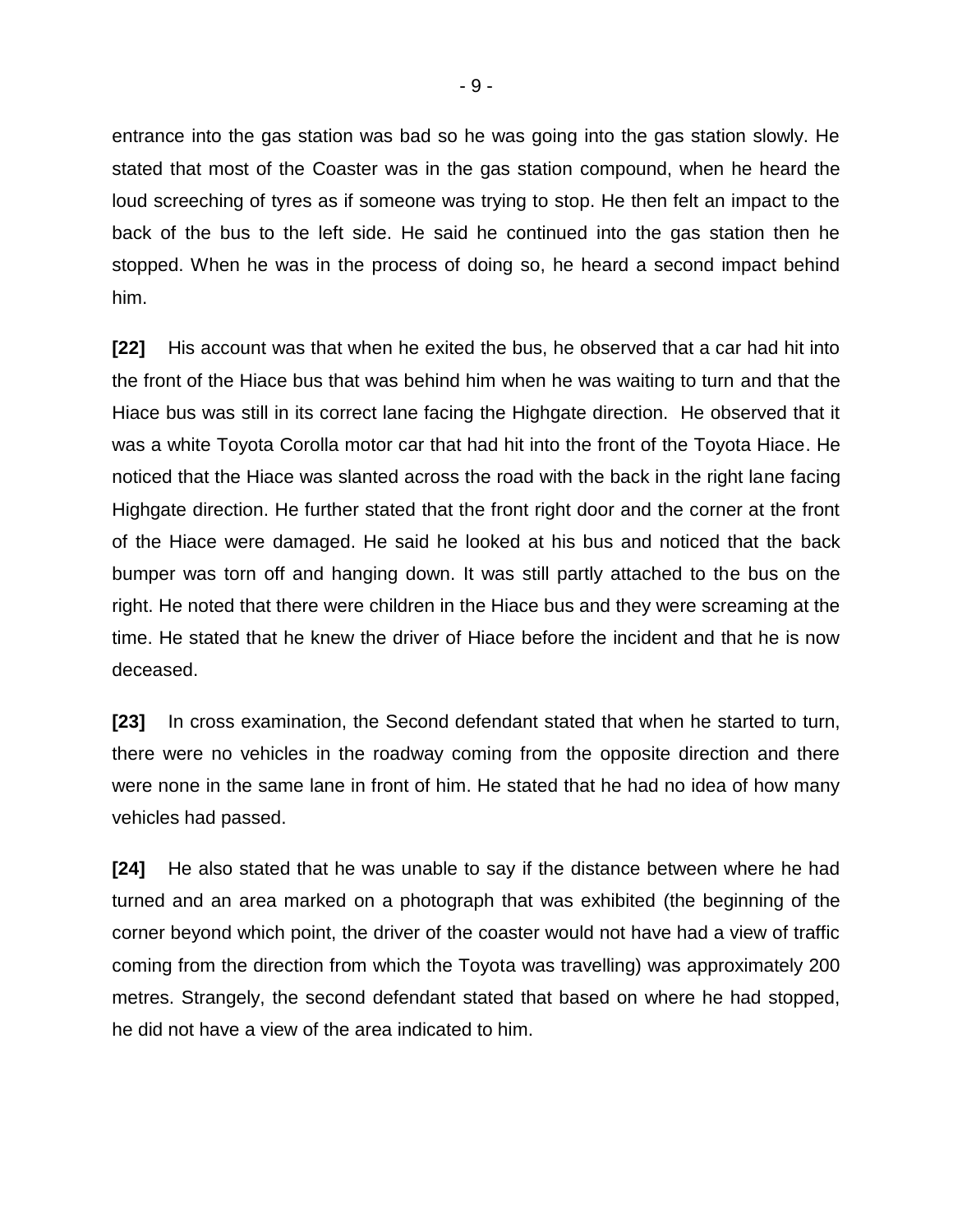**[25]** During cross examination, the second defendant was asked to indicate where in the road he is saying that he had stopped before turning. He identified the area by pointing it out on a photograph and described the area as the middle of the road. However, the position is more accurately described as being in the middle of his left lane. Asked to indicate where the collision took place, he indicated a spot that is consistent with the evidence of Ms Britney McKenzie. Asked to indicate the length of time he had waited after stopping before turning, Mr Thomas said that it was about five seconds. This evidence is inconsistent with his evidence that he had waited a couple of minutes before the road was clear. It is to be noted that his view of the meaning of the words 'couple minutes' is about four minutes, but he also stated that it could be more or it could be less.

**[26]** He also accepted that the appearance of the general area remained the same as seen in the photograph as at the time of the occurrence of the accident. He later qualified that statement by saying that the nature of the road surface had changed since then in that the surface as seen in the photograph was smooth, whereas at the time of the accident the surface of the roadway was bad. He said that the roadway has since been paved but he agreed that at the time of the incident a vehicle would not have to descend in order to get into the gas station premises. The defendant also agreed that at no point before the impact did he see the Corolla. When asked if he would agree that since he had not seen the Corolla before the impact, he was not then in a position to say that the Corolla was speeding, he stated that he concluded that it was speeding because of the tyre squeaking that he heard and that there was a terrible drag mark on the road. He agreed that there was nothing blocking his view of the gas station on the day in question.

**[27]** He stated that he did not know what portion of his bus was still on the roadway when the collision took place. He was asked to give an estimate of the space that remained between the tail of his bus and the middle of the road. He stated that it was a car length.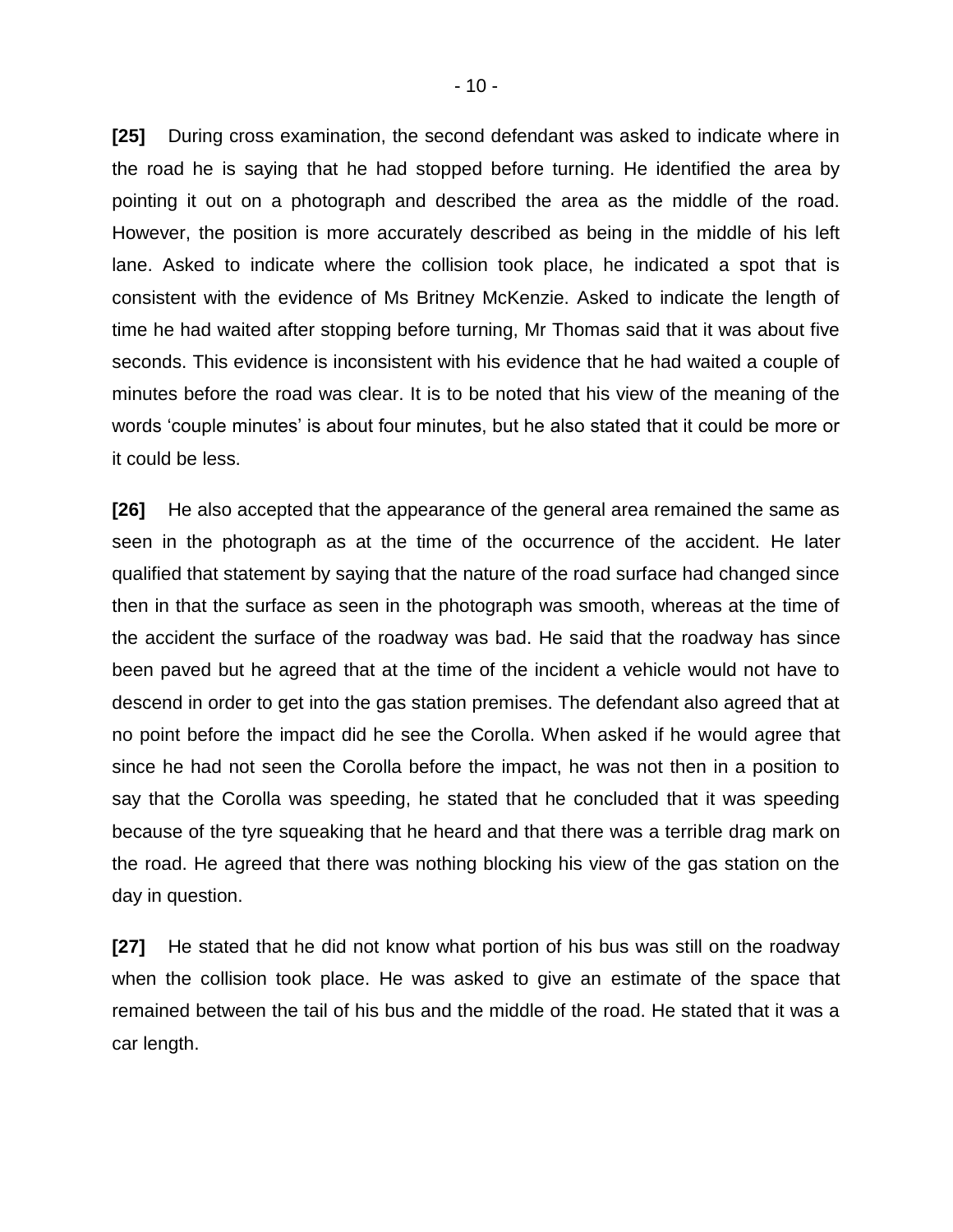### **THE LAW**

**[28]** We are here concerned with a claim in negligence. In **Blyth v Birmingham Waterworks** [1856] 156 ER 104, Alderson B. defined negligence as;

> *"The omission to do something which a reasonable man guided upon those considerations which ordinarily regulate the conduct of human affairs, would do, or doing something which a prudent and reasonable man would not do."*

**[29]** It is the Claimant who has the onus of satisfying the court on a balance of probabilities that the necessary elements of negligence have been established. The Claimant must prove

- (a) The existence of a duty of care owed to the Claimant bt the Defendant;
- (b) Breach of that duty of care;
- (c) That damage which is not too remote resulted from that breach.

**[30]** As it relates to the duty of care, in **Caparo Industries plc v Dickman** [1990] 1 ALL ER 568, the principle was stated as follows:

> *"What emerges is that, in addition to the foreseeability of damage, necessary ingredients in any situation giving rise to a duty of care are that there should exist between the party owing the duty and the party to whom it is owed a relationship characterized by the law as one of 'proximity' or 'neighbourhood' and that the situation should be one in which the court considers it fair, just and reasonable that the law should impose a duty of a given scope upon the one party for the benefit of the other."*

### **The Duty of Care**

**[31]** It is trite law that all users of the road owe a duty of care to other users of the road. A driver is required to exercise reasonable care in order to avoid injury or damage to other road users. Reasonable care as it relates to driving is the care which an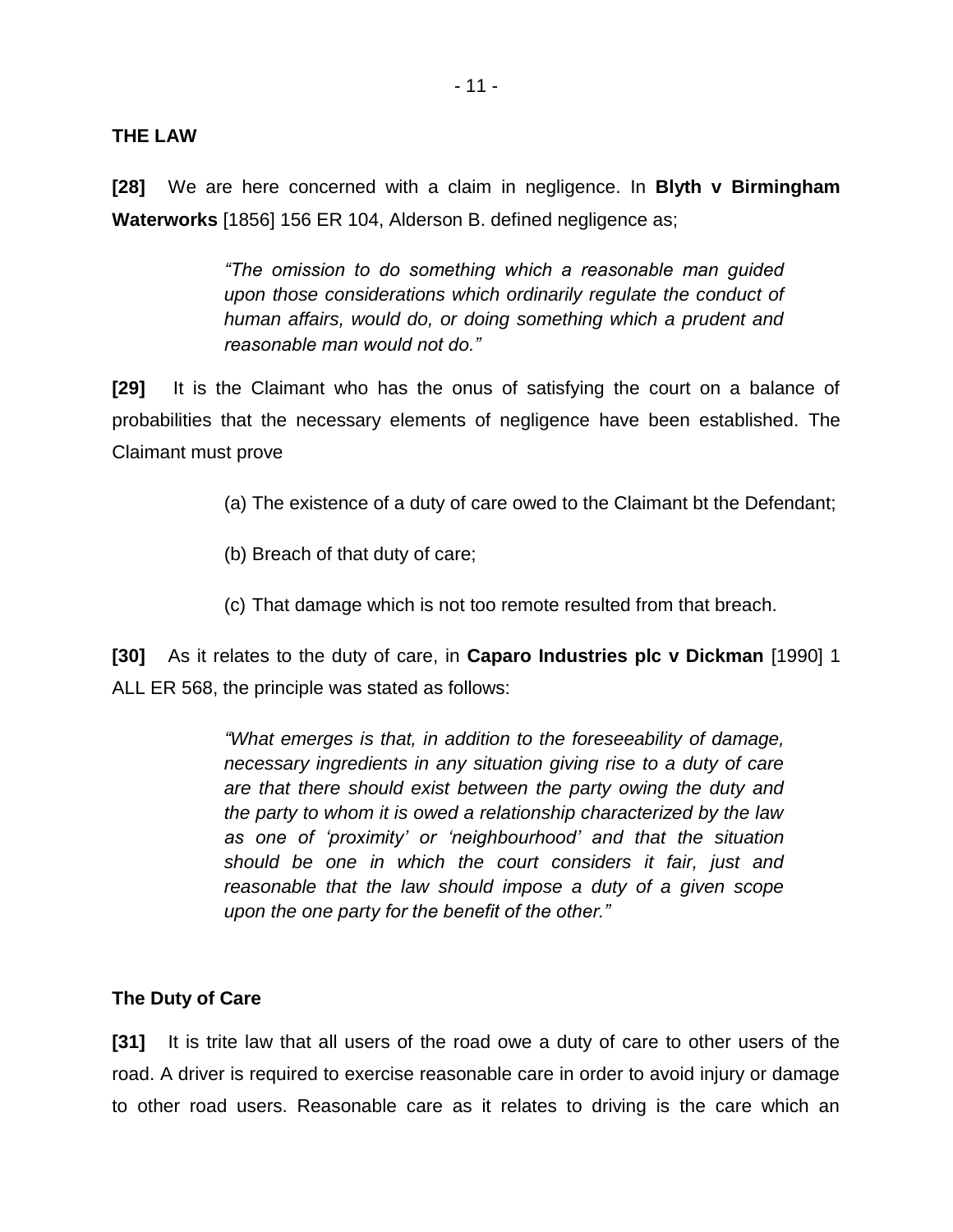ordinary skilful driver would exercise in the circumstances. Such care of course includes, keeping a proper look out and observing all the rules of the road.

# **Breach of Duty**

**[32]** All road users owe a duty of care to fellow road users and will be held to be liable in negligence if breach of that duty causes damage.

**[33]** In **Foskett v Mistry** (1984) R.T.R. 1C. A 660, it was stated that all drivers have a duty to keep a good lookout and a driver who fails to notice in a timely way that the actions of another person have created a potential danger is quite likely to be found negligent.

**[34]** The starting point in determining whether there is a breach of duty in the context of road users is the law regulating the use of roads which is the Road Traffic Act. Sections 51(1), 51(2), 57 and 95 of The Road Traffic Act are relevant. Section 51(1) provides as follows:

(1) The driver of a motor vehicle shall observe the following rules – a motor vehicle

- (a)…
- (b)…
- $(c)$ …

(d) shall not be driven so as to cross or commence to cross or be turned in a road if by so doing it obstructs any traffic;

(e)…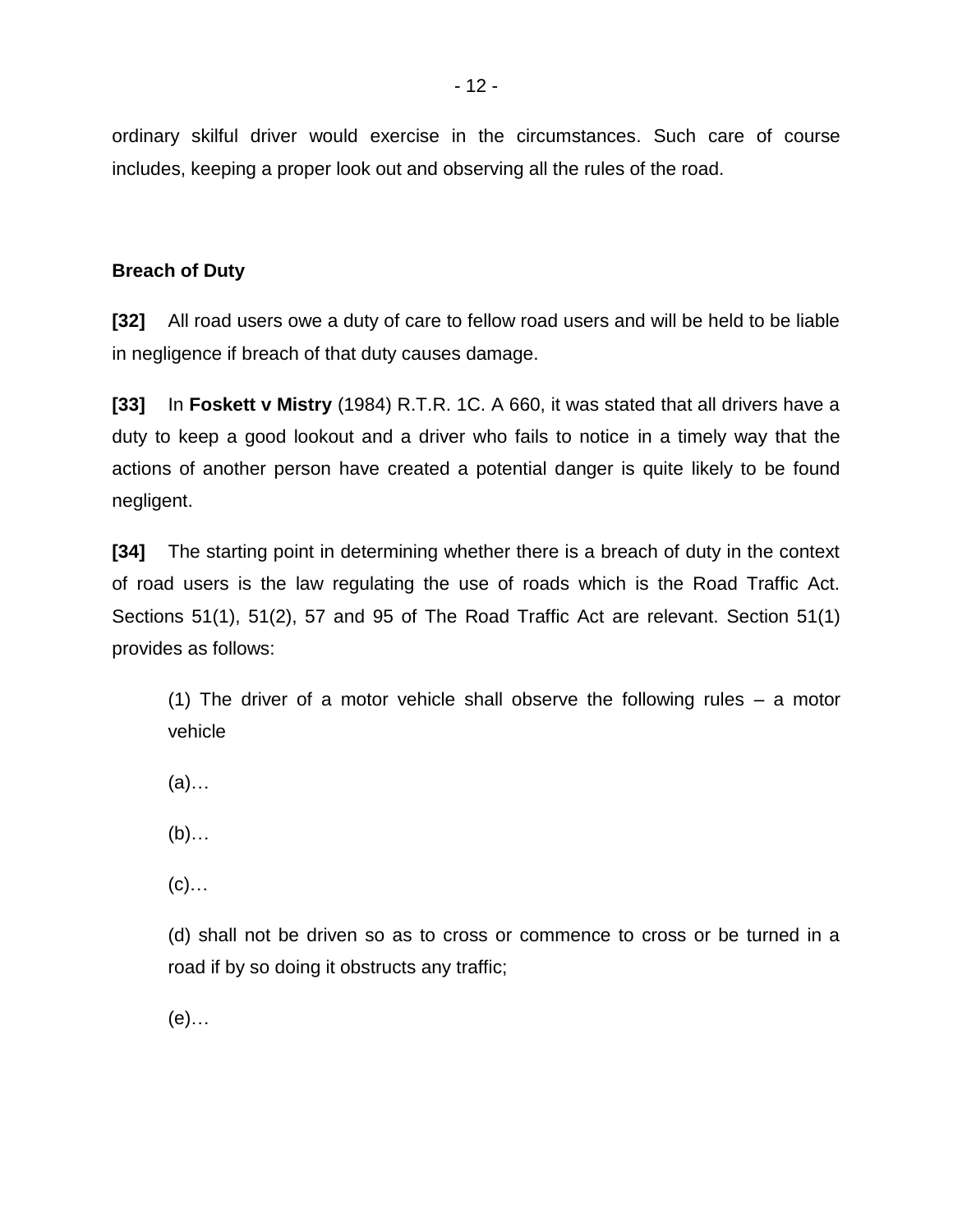(f) proceeding from a place which is not a road into a road or from a road into a place which is not a road, shall not be driven so as to obstruct any traffic on the road.

**[35]** Section (51(2) states:

*Notwithstanding anything contained in this section it shall be the duty of a driver of a motor vehicle to take such action so as may be necessary to avoid a collision, and the breach by a driver of any motor vehicle of any of the provisions of this section shall not exonerate the driver of any other motor vehicle from the duty imposed on him by this subsection.*

## **[36]** Section 57(1) states:

*The driver of a motor vehicle constructed to be steered on the right or offside thereof, shall, before commencing to turn to, or change direction towards the right, give the appropriate signal so as to indicate that direction.*

**[37]** By virtue of the provisions of section 95(3) of the Road Traffic Act, failure to observe the rules of the road is only evidence, whether in criminal or civil proceedings in establishing liability. In other words, a breach of the provisions of the Road Traffic Act is not conclusive proof that one is without more, liable.

## **ANALYSIS REGARDING LIABILITY**

**[38]** Based on evidence put forward during the course of the trial, it became readily apparent that there was no direct impact between the Coaster and the Hiace. I accept that what in fact transpired was that the Corolla collided into the Coaster and the impact of that collision caused the Corolla to then collide into the Hiace.

**[39]** Secondly, I accept that the claimant Najeem McDonald was in fact a passenger in the Toyota Corolla motor car, and not in the Hiace bus as was the implication from the pleadings and as was stated in Mr Mc Donald's first witness statement. I have come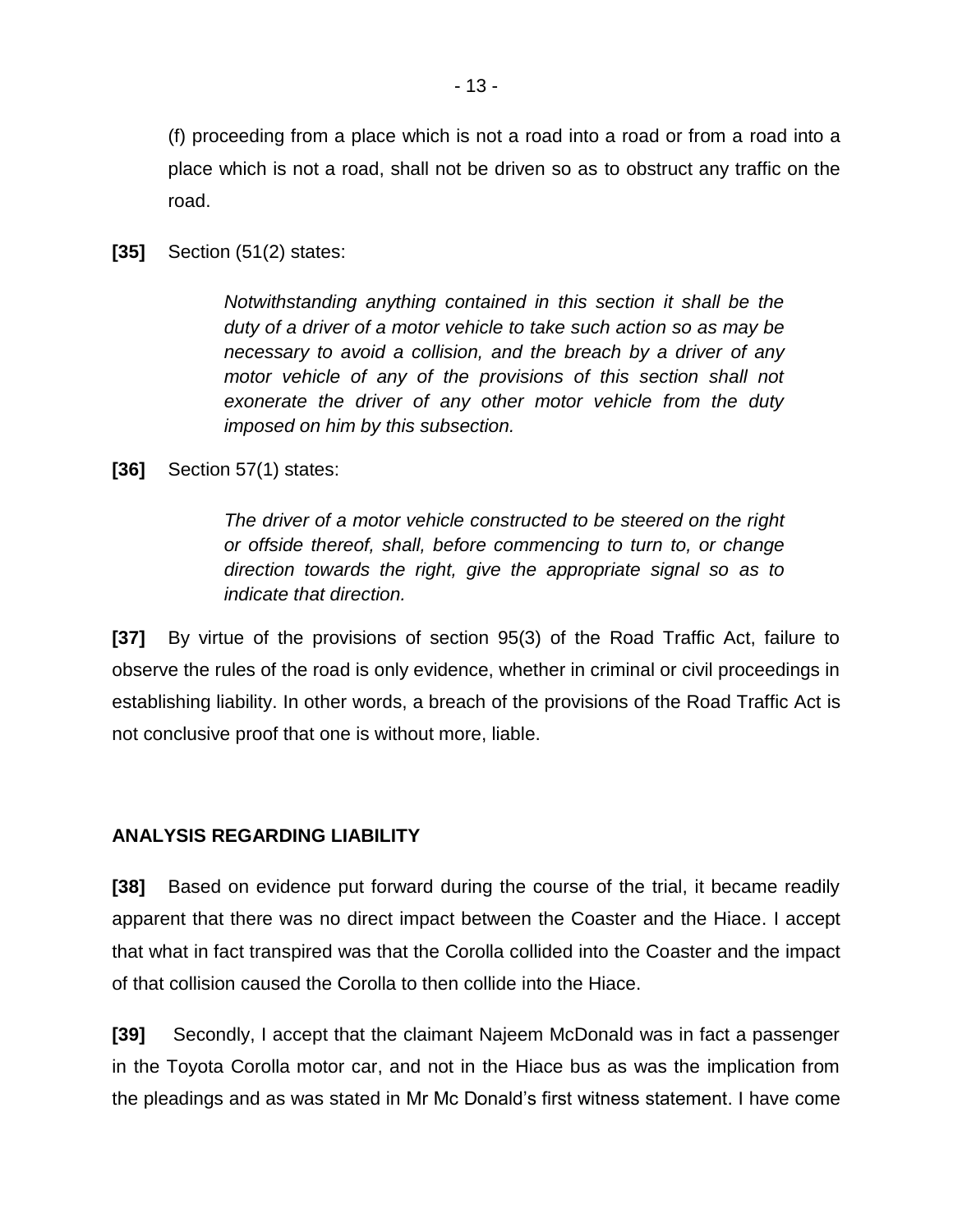to this position partly because I accept that at the time of the incident, Mr McDonald was a student living in Hampstead and was on his way to school at Iona High School. Based on the location of Hampstead in relation to his school, he would have been travelling in the opposite direction to that in which the Hiace was travelling.

**[40]** Britney's evidence as well as that of Mr Leroy Thomas is to the effect that the collision between the Coaster and the Corolla took place close to the edge of the right lane that is, at the entrance to the gas station.

**[41]** There was no effective challenge to the defendants' position that it was the rear of the Coaster that the Corolla collided with. The defendants' position is that given this evidence, coupled with the unchallenged evidence that the road was 24 feet wide, it means that there was sufficient space for the Corolla to have passed between the back of the coaster and the Hiace without impacting the Coaster.

**[42]** It is true that Ms McKenzie said that she saw when the Coaster made the sudden turn across the road. I will return to that point momentarily. Having said that she did not see when the collision took place, she is hardly in a position to give credible and reliable evidence as to the point of impact. She could only have pointed out where the respective vehicles were when she looked and saw them after the collision. In any event, when asked if after the two impacts, she didn't observe the position of the car or the coaster, she said no.

**[43]** She had also said that from where she was sitting, she couldn't see if it was the front of the car that hit the back of the Coaster. Her evidence was that she heard the first collision and felt the impact from the second. Her evidence that she saw none of the collisions must be accepted over the implication from her initial response that she saw where the collision took place. Therefore, the fact that she pointed to an area almost off the roadway as being the point of collision between the Corolla and the Coaster cannot be regarded as cogent evidence on that issue such that this court can come to any decision in reliance on her evidence on the matter. It must be borne in mind that the second defendant had stated that he did not stop immediately but drove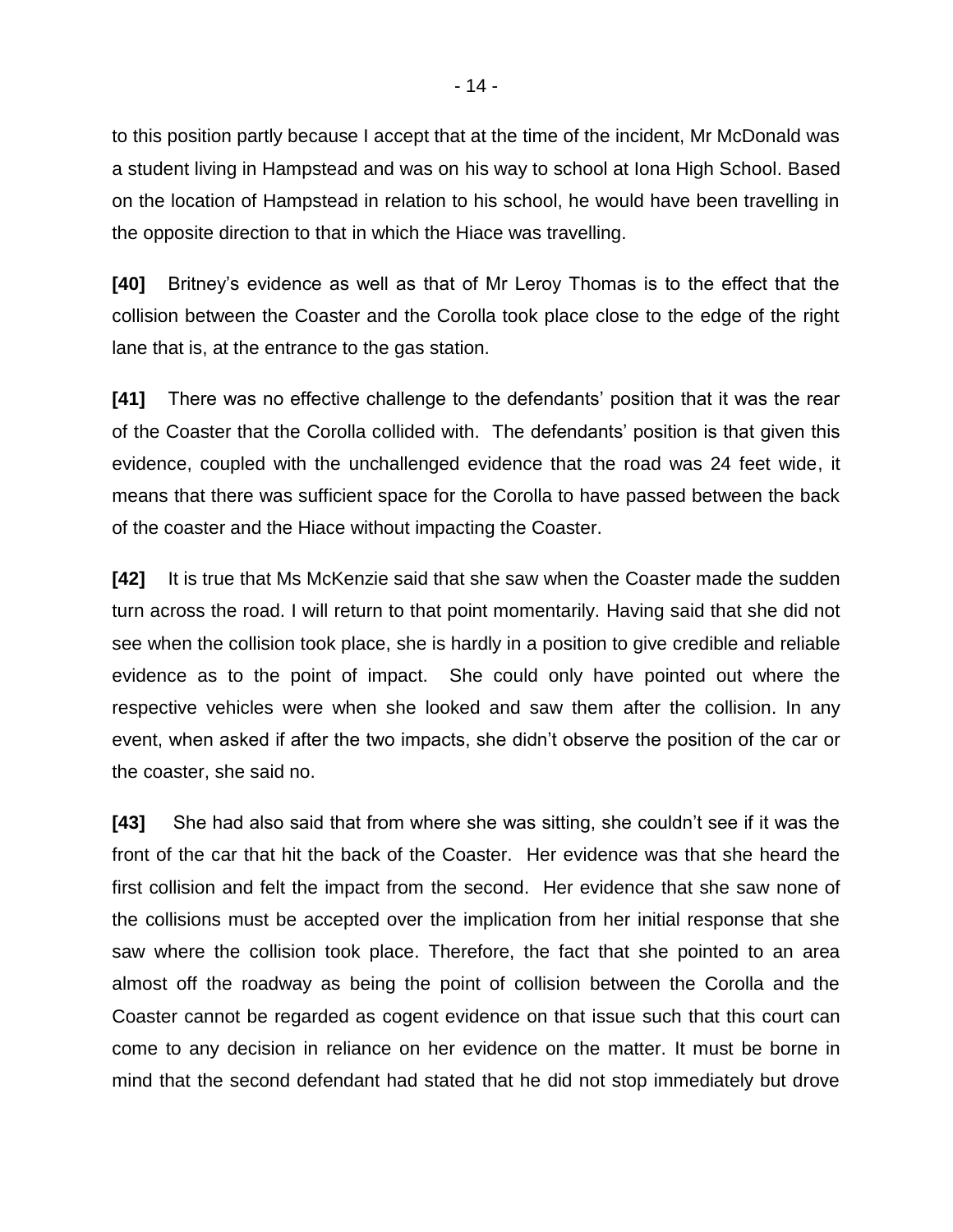further onto the gas station compound before he stopped. Ms McKenzie's evidence on the point is confusing at best.

**[44]** Although in his witness statement Mr Thomas said that most of the bus was off the road when the impact took place, in cross examination he was not so clear on this point. He was asked if he would agree that about 12 feet of his bus would have been on the roadway at the time of the collision. His response was that he had no idea. He was asked whether it could be about 10 ft. His response was that he didn't want to say the wrong 'amount' but he knows it was only a small part. He was pressed on the matter and asked to estimate the portion of the bus that was still on the roadway but insisted he had no idea. This is someone who was able to give the length of his bus as well as the width of the roadway. In light of how that aspect of the evidence unfolded, I reject the suggestion that there must have been sufficient space for the Corolla to pass between the Coaster and the Hiace. Even if the greater portion of the Coaster was off the roadway, it is to be remembered that the evidence in cross examination from Mr Thomas is that the Coaster was either 20 or 28 feet long. Clearly both measurements could not be correct.

**[45]** Assuming the road to be 24 feet wide as Mr Thomas said, and both lanes to be roughly the same width, if any portion greater than 5 or 6 feet of the Coaster remained on the roadway, the space remaining would not have been sufficient for a Corolla to pass between the back of the Coaster and the Hiace.

**[46]** It is difficult for me to accept that Britney in fact saw when the Coaster made the turn in light of her overall evidence. I shall examine Mr Thomas' evidence on the point.

**[47]** It is accepted that there was no effective challenge to Mr Thomas' evidence that he stopped before he made the right turn. I say this fully recognizing that Britney said that he turned suddenly. I am mindful that there is an absence from these proceedings of any of the other two drivers who were present at the time of the incident. Again, Mr Thomas' evidence must be critically examined. Regarding the length of time he had waited after stopping before turning, it is accepted that he was giving an estimate of the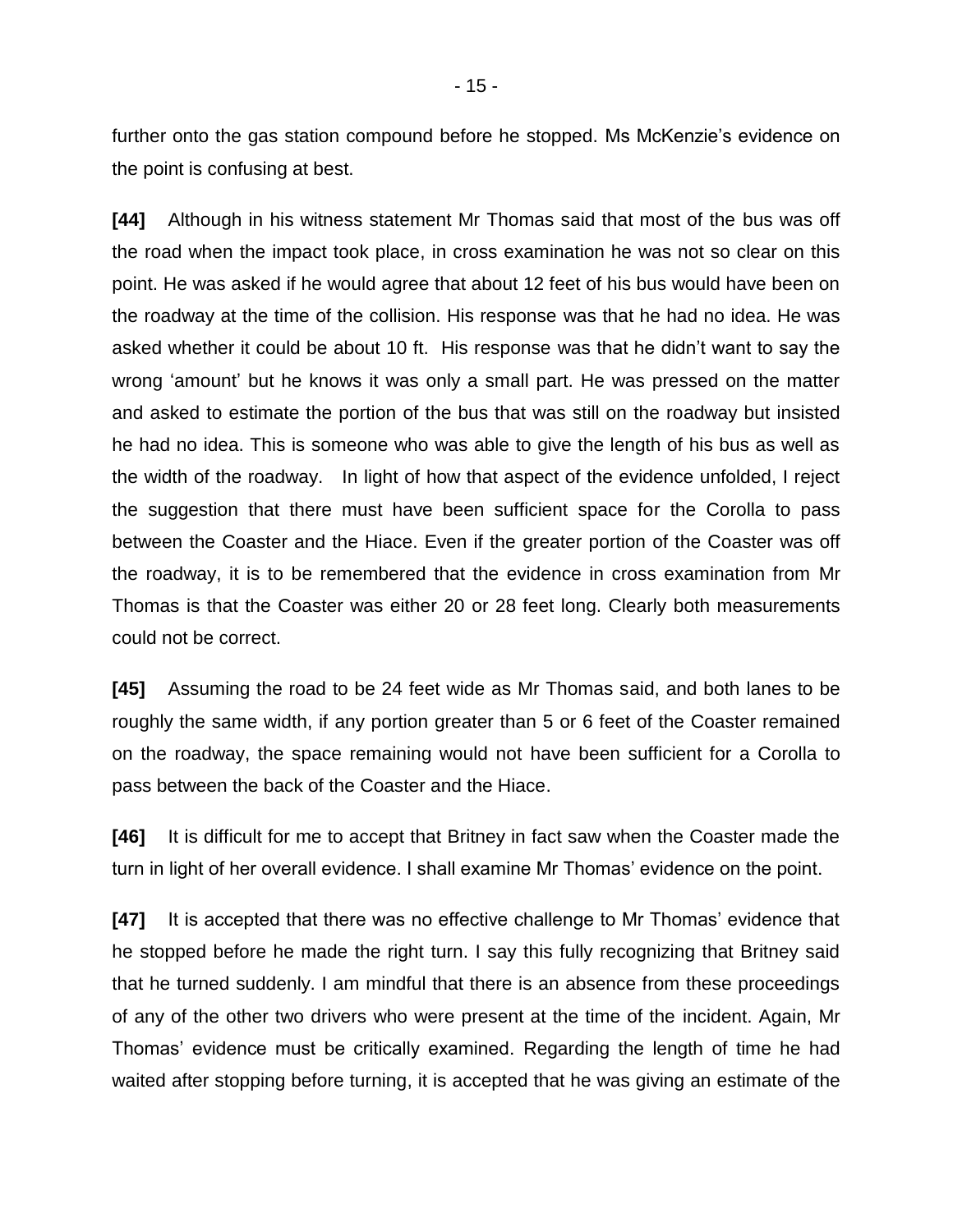time, there is no expectation that he should be precise but surely there is a big difference between minutes and seconds when estimating time in the context of a driving manoeuvre. He stated that when he started to turn there were no vehicles in the roadway coming from the opposite direction and there were none in the same lane in front of him. He stated that he had no idea of how many vehicles had passed.

**[48]** He also stated that he was unable to say if the distance between where he had turned and an area marked (the beginning of the corner beyond which point, the driver of the coaster would not have had a view of traffic coming from the direction from which the Toyota was travelling) was approximately 200 metres. Strangely, the second defendant stated that based on where he had stopped, he did not have a view of the area indicated to him. Being as familiar as I am with that area of the roadway and especially having regard to the fact that even from the photographs tendered in evidence, it would have been evident that unless there was some obstruction in the roadway itself, Mr Thomas would have had a clear view from his position right up to the area which was being pointed out too him. His evidence was that there was no obstruction on the roadway. He was asked this question "Would you have been able to see that area at any point in time while you were turning. His response was "if I looked up." The question which followed was "so you didn't look up?" His response was "no because it was clear so I proceeded to go across."

**[49]** Based on the first defendant's evidence, the general lay out of the roadway had not changed compared to how it appeared in the photographs. The photographs admitted in evidence reveals that there was a clear view from the point where the second defendant indicated that he had turned into the gas station to the point indicated on the photograph (the beginning of the corner). Even if the driver of the Toyota was travelling at very high speed, he could not have travelled from a point beyond the corner, or indeed the entire distance covering the area over which there is a clear view between the corner and the point of impact in order to hit the Coaster before it turned. The Corolla must already have cleared the corner at the point in time when the Coaster was turning into the gas station in order for it to have hit the Coaster.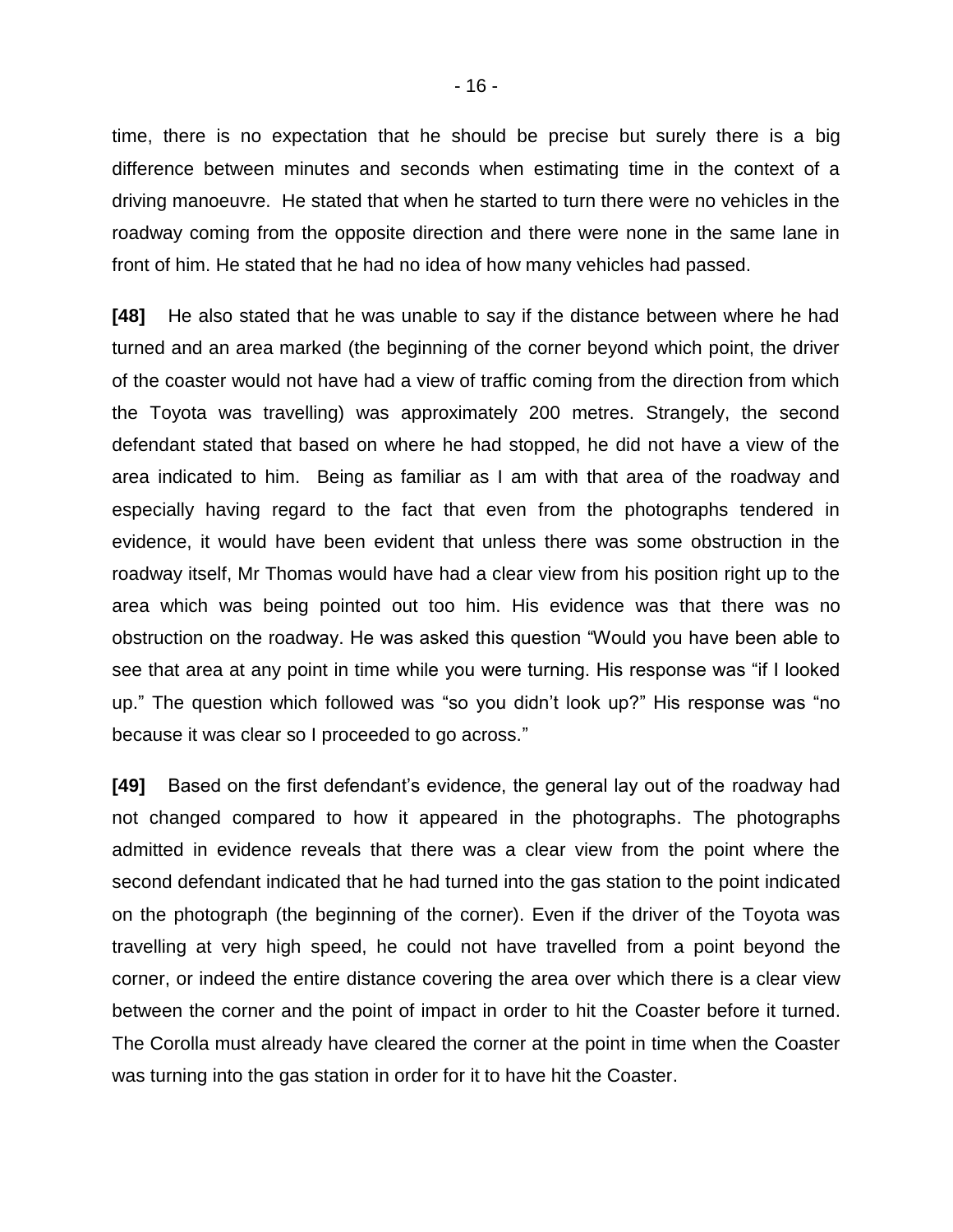**[50]** What is more probable than not is, as the second defendant perhaps inadvertently admitted, he did not look up and so would not have seen the Corolla approaching. It is difficult to understand the rest of his response which is that he did not look up because it was clear. A reasonable and prudent driver would have ensured that the way was clear before he made the right turn across a main road. He failed to take the necessary precaution. There was very clearly to my mind, negligence on the part of the second defendant. I unequivocally reject any evidence, suggestion or submission to the effect that the Coaster proceeded to turn before the Corolla had come around the corner.

**[51]** There can be no question of any negligence on the part of the driver of the Hiace bus. The question which remains to be resolved is whether there was any negligence on the part of the driver of the Toyota Corolla.

#### **THE ANCILLARY CLAIM**

**[52]** Mr Thomas's evidence is that the Corolla was speeding. His basis for saying so is that he heard tyres squeaking. He also began to explain that there was a drag mark on the road and that examiners were conducting a spot check but was not allowed by counsel to complete the point. He agreed that he had not seen the Corolla before the impact. There was no evidence as to where the drag mark was seen. Further, the fact that there is a squeaking sound when brake is applied, does not necessarily mean that one would have had to be speeding when the brake was applied. There is also the likelihood that squeaking may be caused from defective brakes or a sudden application of the brakes, possibly with force. If his brakes suddenly became defective, the onus would be on the driver of the Corolla to establish that fact by way of evidence. If one's brake is defective and one nevertheless decides to drive with that defective brake, then there would be negligence on his part. There is no basis on which this court could come to a conclusion that his brake was defective. I have made that observation regarding defective brakes simply to rule out any such factor as a plausible explanation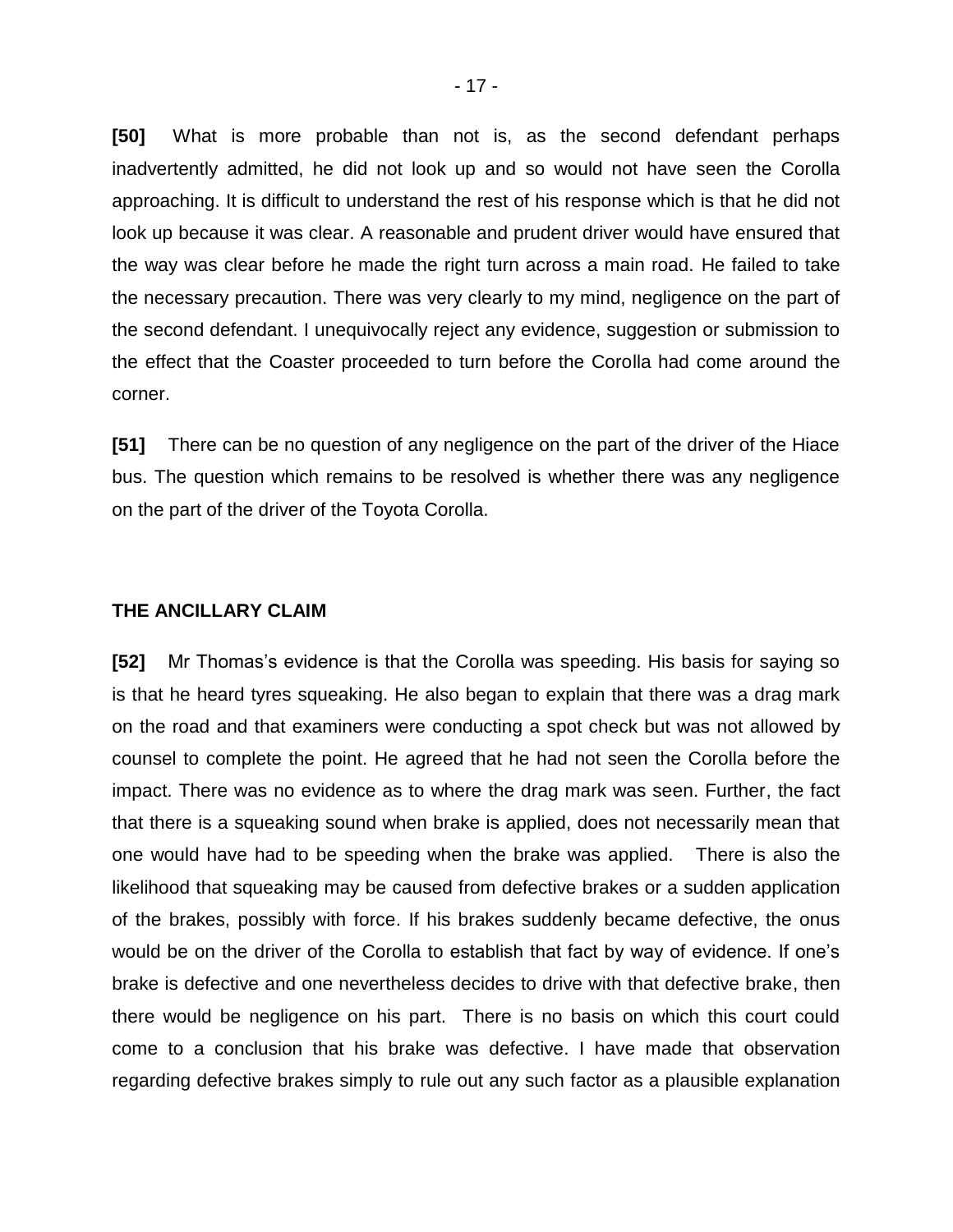for the failure of the Corolla to stop. There remains the likelihood that the brake was suddenly applied with force.

**[53]** It was clearly the case that Mr Thomas set in motion the set of circumstances which led to the accident. He turned and created an obstruction in the path of the Corolla. The driver of the Corolla however had a duty to "look out for traffic which is or may be expected to be on the road, whether in front of him, behind him or alongside him, especially at crossroads, junctions or bends". While the incident did not occur where any of these features intersect the main road, a gas station is certainly a premises into which it is expected that vehicular traffic might turn.

**[54]** In all the circumstances, the evidence suggests that the driver of the Corolla was more probable than not, driving at a higher rate of speed than he should have been travelling in what was clearly a 50 kilometre per hour zone. It was the back of the Coaster that was hit. As indicated before, the Corolla would very clearly have passed the corner in question at the time the Coaster commenced crossing the road. The driver would therefore have had a clear view of the Coaster after he passed the corner. There is no evidence in relation to the distance the Corolla was from the Coaster when the driver of the Corolla would have first observed the Coaster crossing the road.

**[55]** There is no evidence contradicting Mr Thomas' evidence that he was travelling slowly going in the gas station because the surface of the entrance was bad. Mr Thomas did however accept that he did not have to go 'down' to get into the gas station but he maintained that there were potholes in the area entering the gas station and that he was driving slowly.

**[56]** The fact that it was the back of the Coaster that was hit is an indication to my mind that there was an opportunity for the driver of the Corolla to bring his motor vehicle to a stop before it impacted the Coaster, if he was travelling at a speed which permitted him to do so. I am mindful that allowance must be made for reaction time after sighting of a potential obstruction. I will state the obvious which is that the slower the speed at which one is travelling, the easier it is to stop.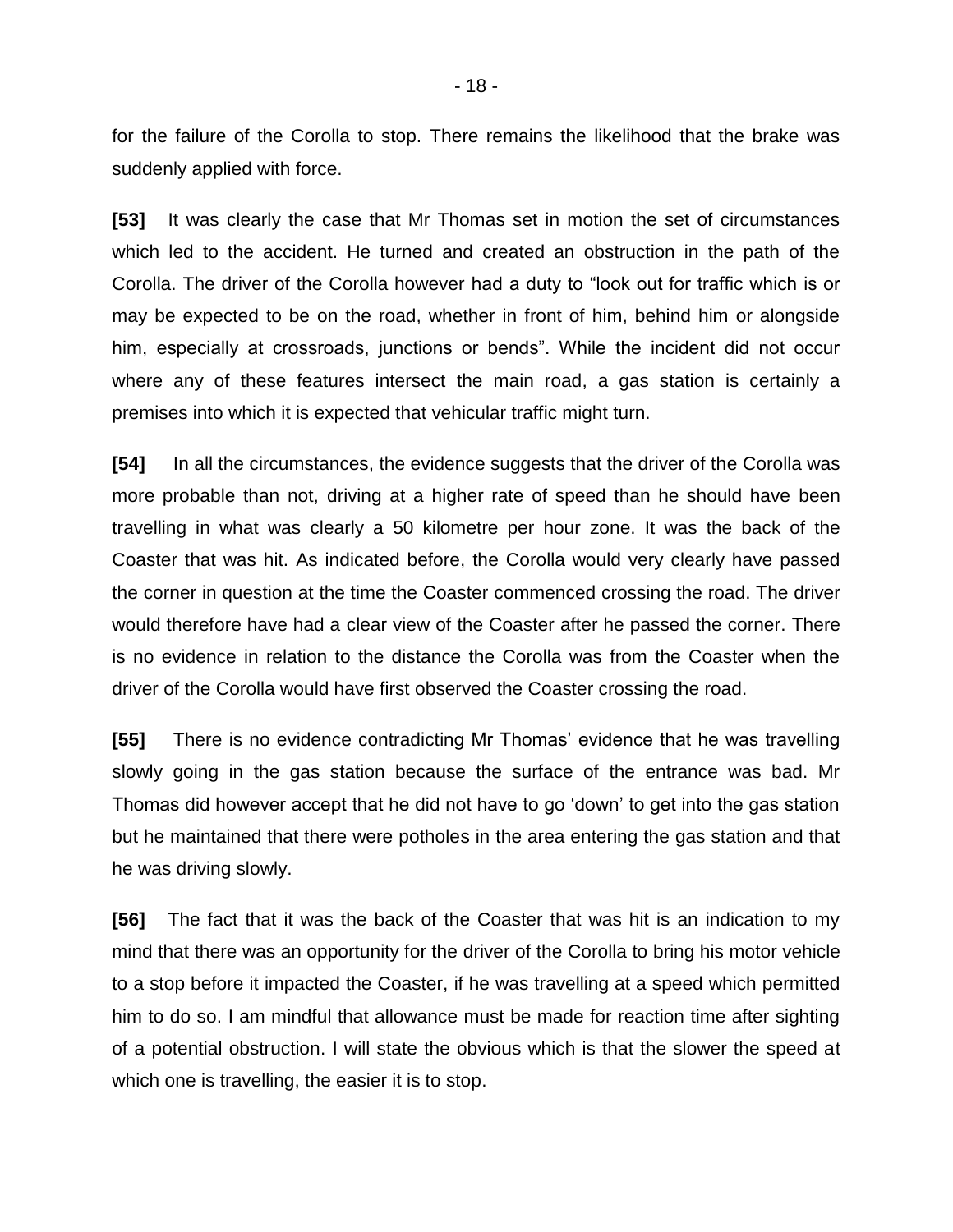**[57]** In coming to the position that the driver of the Corolla is in part to be blamed, a combination of four factors support that view. Firstly, the undisputed evidence of the damage being to the rear section of the Coaster, secondly, that there is no credible evidence to contradict Mr Thomas' evidence that most of the Coaster was off the road when it was hit and thirdly, there is an absence of evidence contradicting his account that he was driving slowly to get into the gas station compound. Lastly, the Coaster is a relatively long vehicle. In regard to the third and fourth points, in the absence of evidence to the contrary, I find that the time that it took to clear the greater portion of the Coaster out of the driving path of the Corolla would have allowed for sufficient opportunity for the Corolla to come to a stop. This is against the background that the accident happened in what was clearly a built up area, thus making the maximum permissible speed in that area 50 kilometres per hour.

**[58]** The onus was on the driver of the Corolla to put forward a defence. He has failed to do so. I say this fully alert to Mr Mc Donald's evidence that much of the Coaster was still on the roadway at the time of the collision. This aspect of his evidence cannot however be reconciled with his evidence which also emanated from cross examination that he recalls only one collision which is that which took place between the corolla and the Hiace. If he is unable to recall the collision between the Corolla and the Coaster, how then can he speak to the position of the Coaster at the instant the collision between the Corolla and the Coaster took place? He cannot.

**[59]** At paragraphs 65 and 66 of her judgment in **Natalie Gray v Donald Pryce and Noel Newsome and Donald Pryce v Noel Newsome** [2015] JMSC Civ. 118, P. Williams J as she then was, stated that:

> *65. "In determining the apportionment of liability one instructive authority is that of Brown v Thompson [1968]2 All ER 708 as noted in Bingham's and Berryman's Motor Claim Cases, 10th edition paragraph 22. It was there held inter alia:*

*"… regard must be had not only to the causative potency of the acts or omissions of each of the parties, but to their relative blameworthiness (citing The Miraflores 1967 1 AC 826."*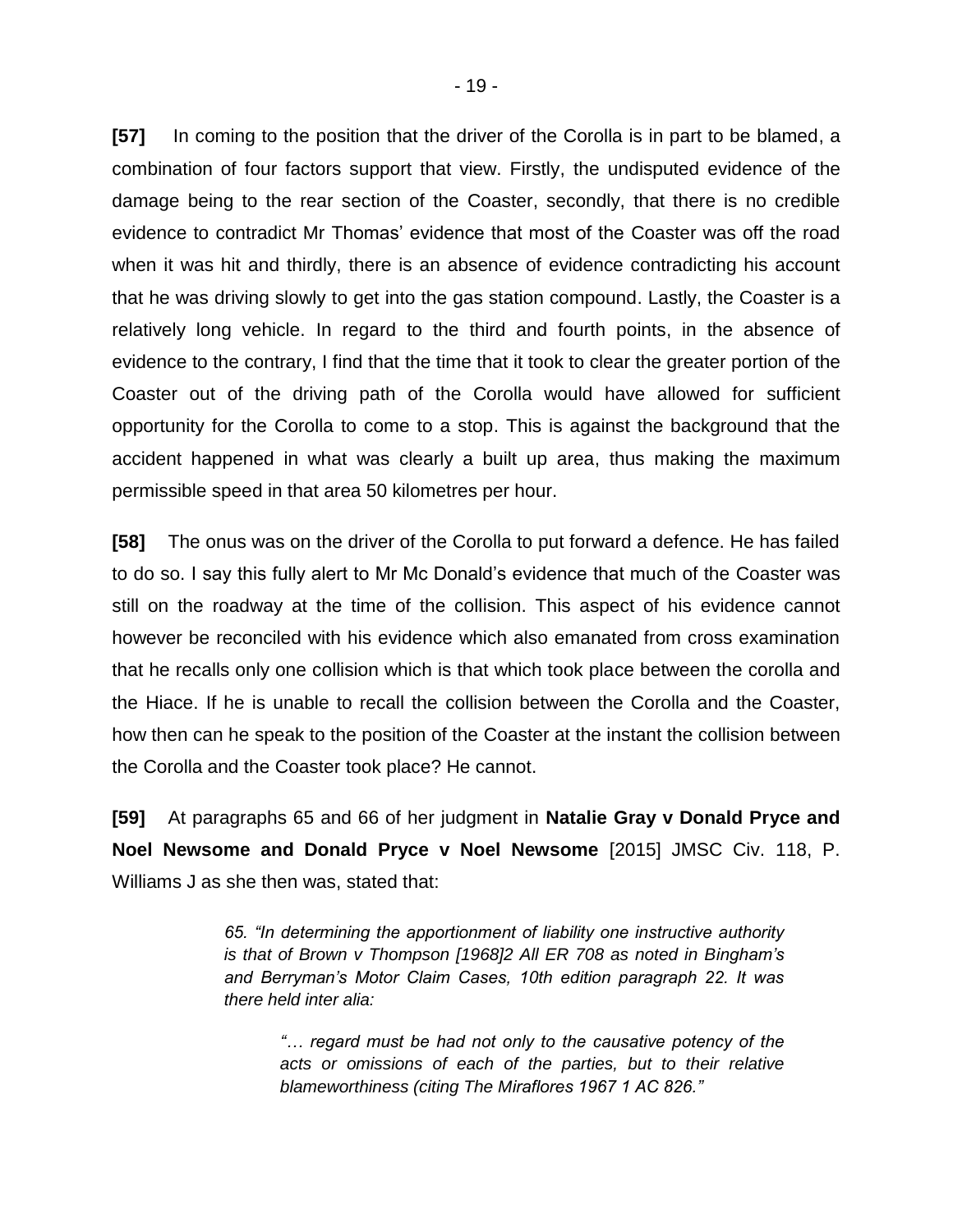*66. I also bear in mind the point made by Lord Pearce in Uden v Associated Portland Cement Manufacturing Ltd. [1965] 2 All ER 213 at page 218. He reminded us that the question of apportioning blame "is one of fact, opinion and degree."*

**[60]** The extent of the blameworthiness of the driver of the Corolla is significantly less than that of the driver of the Coaster. I am of the view that the latter is 80% to blame for the accident.

# **DAMAGES**

**[61]** Having determined that there is liability on the part of the defendants and ancillary defendant, the question of assessing damages is the next task at hand. I shall assess damages separately in relation to each claimant.

## **BRITNEY Mc KENZIE**

## **Special Damages**

**[62]** As the defendant's Attorney at Law pointed out, there was no evidence to prove a claim for special damages in relation to Ms McKenzie. The claimant indicated in her witness statement that \$10,000 was spent for medical expenses. The onus is on the claimant to show that she incurred expenses. She is required to strictly prove her expenditure. **Lawford Murphy v Luther Mills** (1976) 14 JLR 119.It was practicable for her to have done so. She could easily have produced receipts evidencing such expenditure. She has not done so, therefore, there will be no special damages awarded to her.

# **General Damages**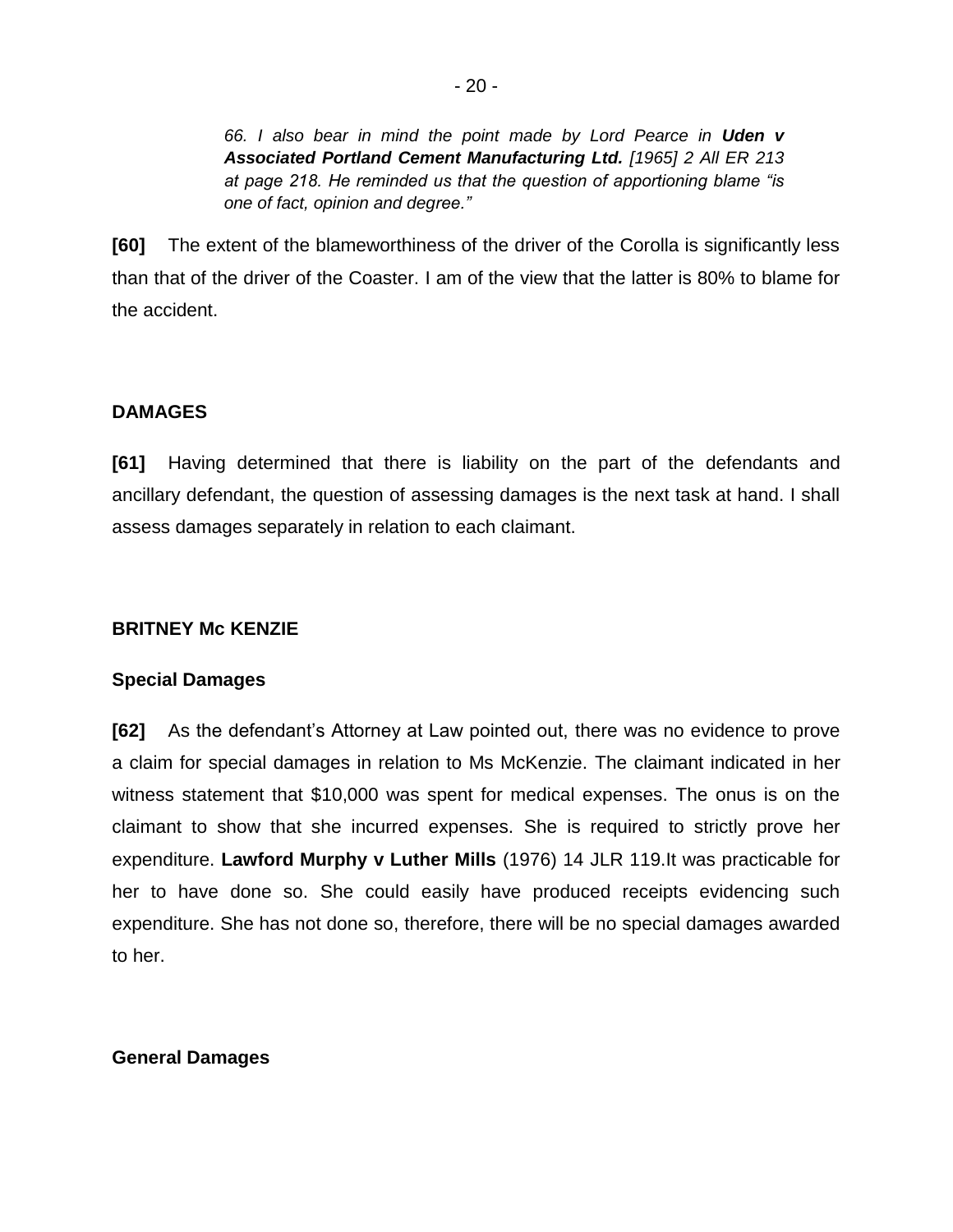**[63]** In her witness statement, Britney McKenzie said that she was born on the 24<sup>th</sup> of January 2001 and that she was at the time of the incident a 12 years' old student attending Mary Mount High School. She stated that after the collision she was experiencing a lot of pain and noticed that her left leg was swollen. She also felt pain to her back and leg. She was taken to the Port Maria Hospital. She also stated that she was subsequently examined by Dr Milton Forbes at Newmill Medical Centre and that she incurred medical expenses of \$10,000.00.

**[64]** In amplifying her evidence at the time of the trial, Ms McKenzie stated that to date, she still suffers from injuries received at the time of the accident in that she still experiences back pain when she stands for long periods of time and that that did not happen before the accident.

**[65]** A medical report from the Port Maria Hospital dated March 10, 2014 was tendered and admitted in evidence. The report indicates that Ms McKenzie was examined on the  $20<sup>th</sup>$  of November 2013, the day of the accident. The findings of the doctor were that she had soft tissue injury over her left leg and that no other abnormalities were noted on physical examination on all systems of the body. The prognosis in part was that she would not have any future medical expenses in relation to injuries suffered in the accident.

**[66]** The claimant was examined by Dr Milton Forbes on the 21<sup>st</sup> of November, the day following the accident. Dr Forbes gave a medical report dated  $20<sup>th</sup>$  of December 2013. This report indicates that on the  $21<sup>st</sup>$  of November, the claimant complained of pain to her neck, back and left lower limb and that an examination of her musculoskeletal system revealed reduced mobility to the neck on flexion and extension. It was also stated that there was multiple blunt trauma to her back and that her range of movements were painful and reduced.

**[67]** The report also indicates that the claimant was reviewed on the 6<sup>th</sup> of December 2013, and that she then complained of severe back ache and severe cramp to left lower limb. She was again reviewed on the  $15<sup>th</sup>$  of December 2013 when it was noted that the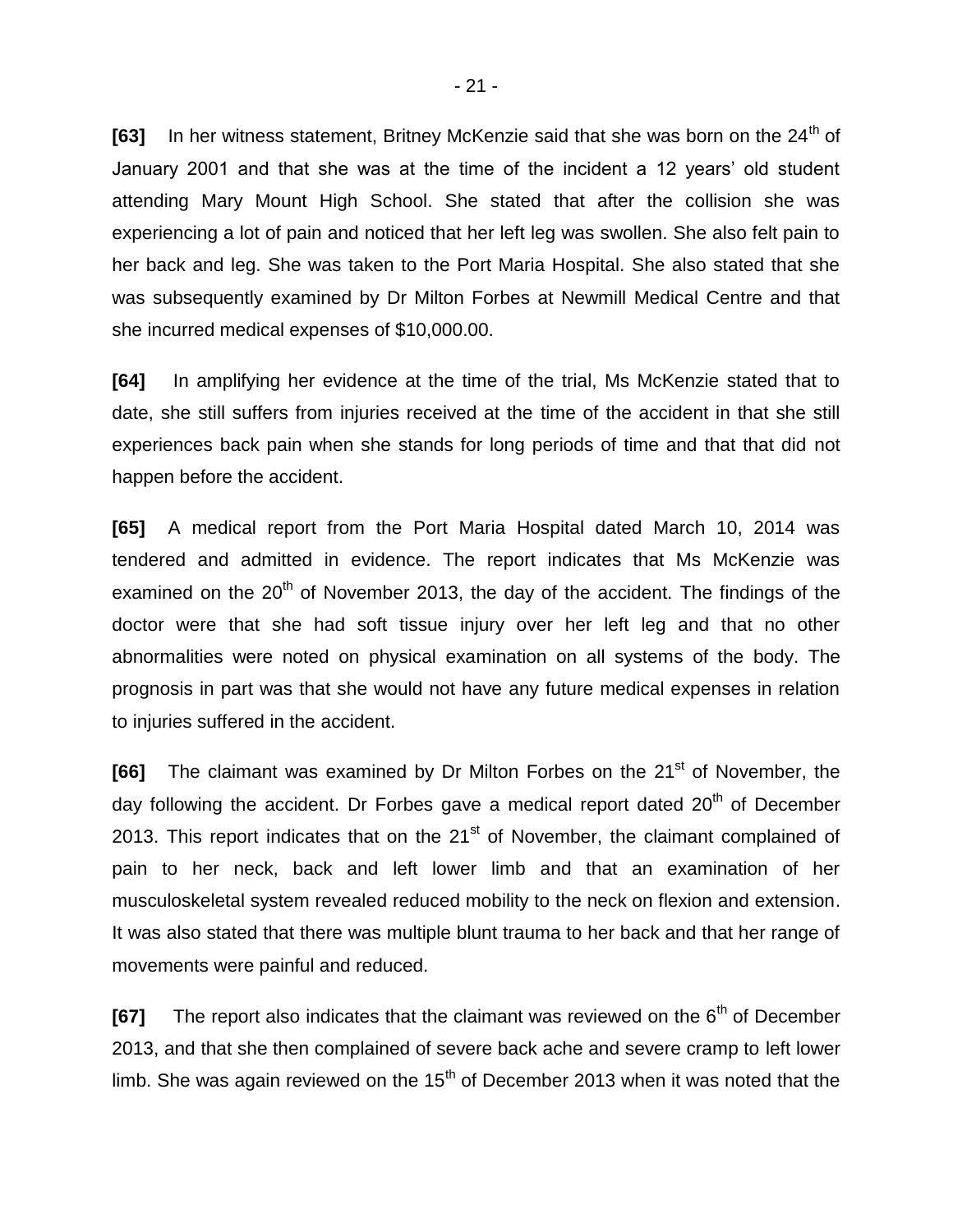back ache had decreased in intensity but was still felt occasionally, but that she still complained of pain in the left lower limb. Dr Forbes' opinion and prognosis was that Ms Mc Kenzie's illness had a protracted and recurrent course.

**[68]** Under the heading "assessment", the doctor noted the following injuries: nuchal spasm, lumbosacral muscle spasm generalized muscle contusion, generalized abrasions to left lower limb. It is not particularly clear whether this was the assessment made on the first visit or whether that position represents an assessment as at the date of the final visit. The doctor noted that no x-ray was done because the claimant lacked the financial means.

**[69]** There is a third medical report in respect of Ms McKenzie. She was examined for the first time on the  $14<sup>th</sup>$  of June 2016 by Dr Denton Barnes. Dr Barnes indicated that at the time of the examination, Ms McKenzie reported pain to the neck, extending to the upper back with a pain score of 8 out of 10. He said that she was experiencing shooting pain down her legs and pain radiating to the thigh and there was also tingling and numbness to her legs. He stated that she also reported experiencing difficulties with activities such as bathing and dressing, sitting for long periods, standing for long periods, walking, climbing stairs and running and lifting heavy objects. She was also according to the report, experiencing disturbance to her sleep because of pain.

**[70]** Among Dr Barnes' findings at the time of examination, were that she was experiencing mild tenderness of the interscapula region, she had mild scoliosis of her thoracolumbar spine and tenderness of the left leg anteriorly to deep palpitation and hypersensitivity to touch. The claimant was assessed as having mild whiplash injury of the neck with muscle strain to the lumbar region. The doctor opined that the pain to the neck that the claimant was experiencing at the time of examination did not limit her level of activities.

**[71]** It is also Dr Barnes' opinion that based on the claimant's soft tissue injury to her leg with 'sharing'(sic) of the skin and soft tissue from the bone with residual hypersensitivity, she has suffered a 2% impairment of the right lower extremity which is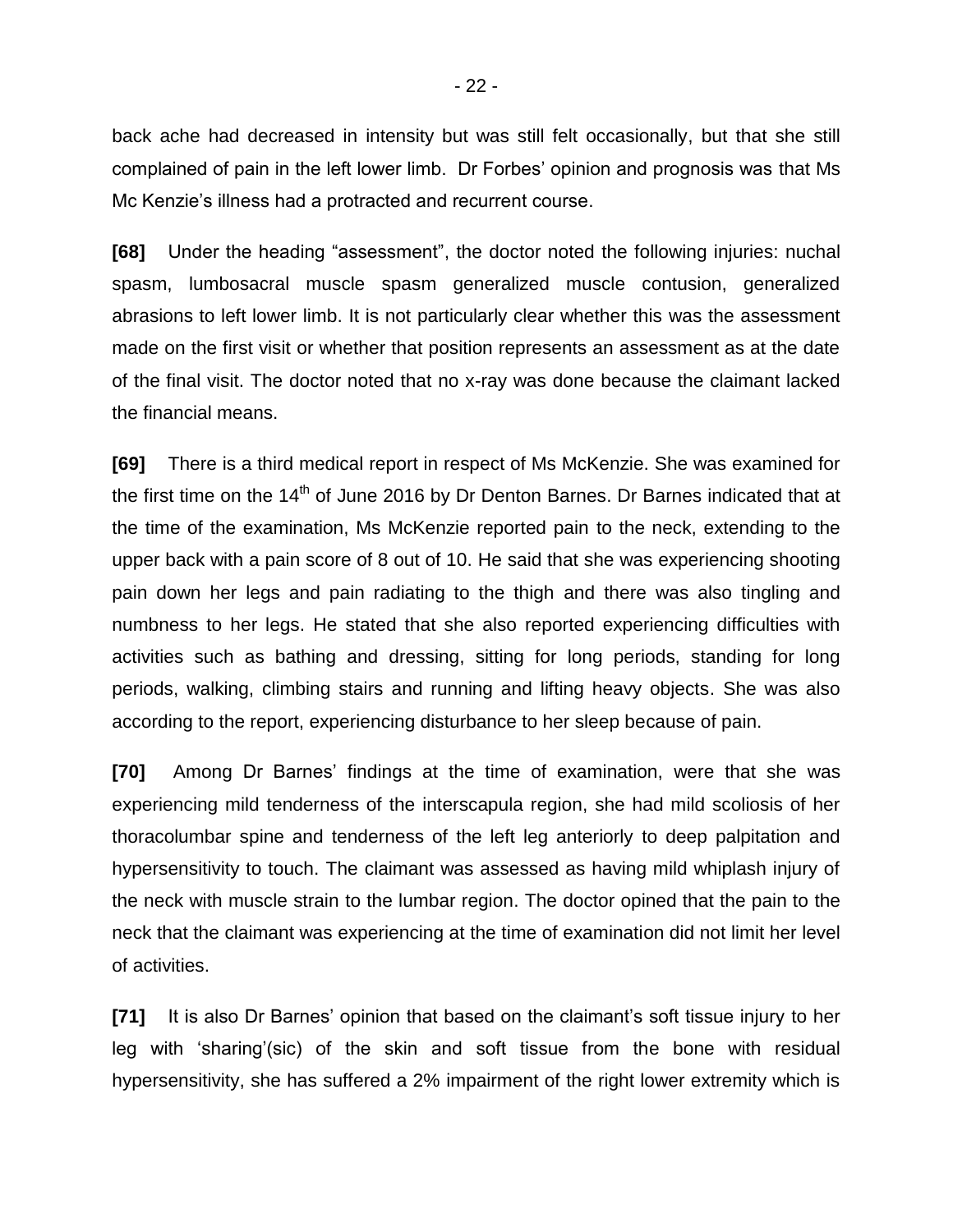equivalent to 1% whole person impairment. The doctor also opined that the fact that the claimant has scoliosis has caused her to have baseline pain and that this pain has been aggravated by her injury.

**[72]** The defendants' Attorney at law submitted that the claimant can only prove that her injuries are a direct result of the accident by showing treatment for injuries at a time that is contemporaneous with the accident. Counsel also alluded to the fact that Dr Barnes' report speaks to the claimant's involvement in an accident which occurred on the 11<sup>th</sup> of November 2012. She is in essence asking that Dr Barnes' report be ignored.

**[73]** The defendants' Attorney at Law has asked the court to consider four cases to assist the court in assessing general damages for pain and suffering for Ms McKenzie. Two of those cases reflect awards made for whiplash injuries only and are therefore in my view, not particularly helpful. I make no further reference to those two cases.

**[74]** In **Lascelles Allen v. Ameco Caribbean Incorporated & Peter Perry** 2009 HCV 03883 (Unreported), the claimant was awarded the sum of \$600,000.00 in January 2011 for whiplash injury, bruising and swelling to the right side of the body and occasional numbness to the left hand. That sum converted to \$963, 647 in February 2020.

**[75]** In **Peter Marshall v Carlton Cole and Alvin Thorpe,** reported at page 109 of Khan volume 6, the claimant suffered moderate whiplash, a sprained swollen and tender wrist and left hand and moderate lower back pain and spasm. She was discharged after 16 weeks of medical care. She was awarded \$350,000.00 in 2006. That sum updated to \$945,140 in February 2020. Counsel submitted that based on the medical report from the hospital as well as that of Dr Forbes, an award of \$600,000.00 is a reasonable sum.

**[76]** The claimants' Attorney at Law commended the cases of **Dalton Barrett v Poncianna Brown**, page 104 of Khans Volume 6 and **Bruce Walford v Garnett James Fullerton et al** Claim no. 2011 HCV 00705 as being of assistance to the court in considering an appropriate award for Ms Mc Kenzie.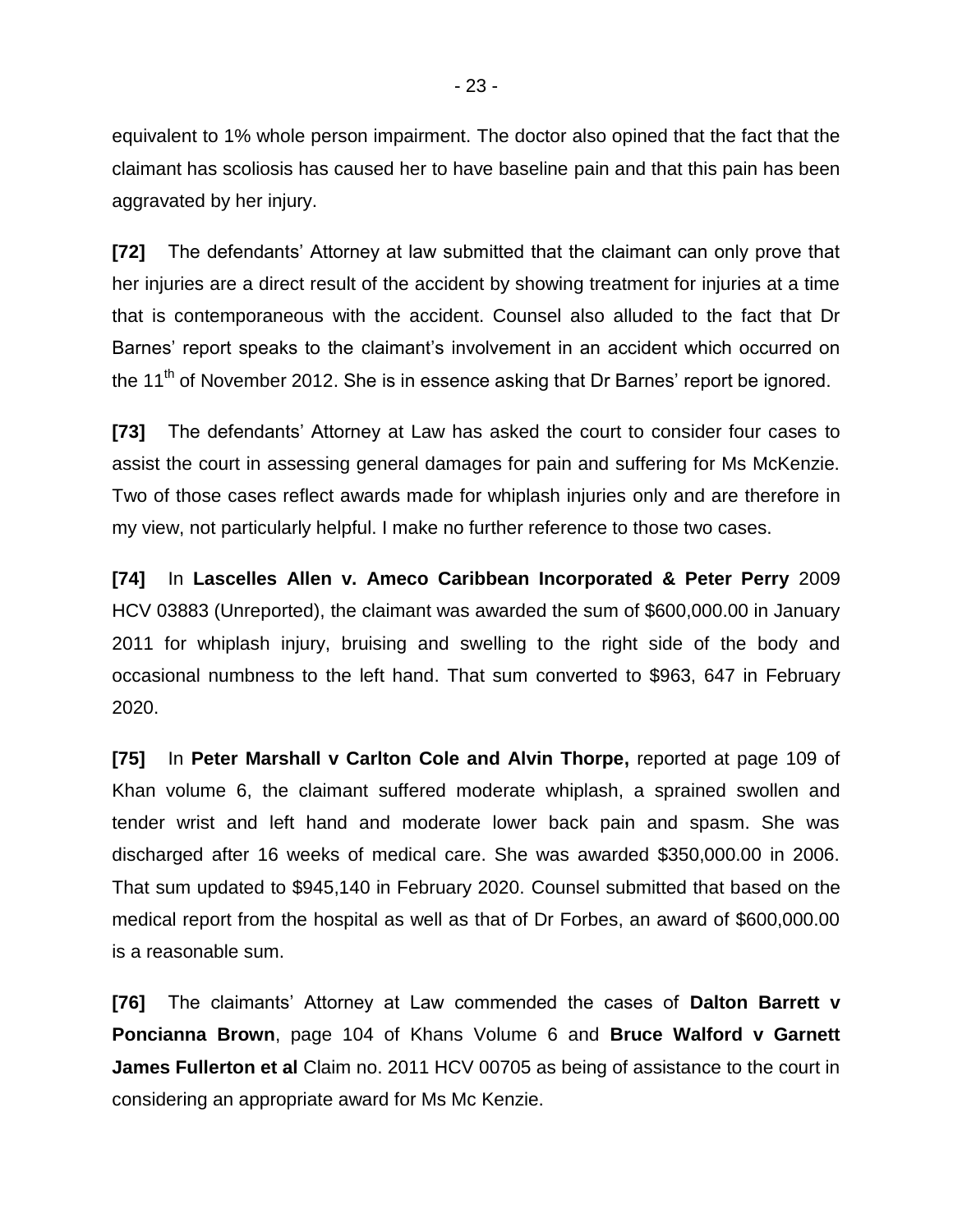**[77]** In **Dalton Barrett,** the claimant experienced tenderness around the eye and face, tenderness in the lumbar spine, tenderness to the left hand, pain to the lower back, left shoulder and left wrist and contusion to lip, lower back and left wrist. He experienced continued pain in his lower back which prevented him from driving. He was diagnosed with mechanical back pains and mild cervical strain but no permanent disability. He was awarded \$750,000.00 for pain and suffering and loss of amenities. That sum updated to \$2,014,307 in January 2020.

**[78] In Bruce Walford,** the doctor's report stated that the claimant suffered lower back pain with abrasions to his gluteal region. The claimant's evidence was that he felt serious pain to the neck, lower back and bottom, consequent on the accident and that he was unable to do basic household chores for a period of time. Bending was quite painful for him. He was unable to work for four weeks. Damages was assessed in December 2012. He was awarded the sum of 700,000.00 for pain and suffering. That sum updated to 972,727 in January 2020.

**[79]** Counsel for the claimant submitted that the sum of \$2,400,000 represents a reasonable award.

#### **Analysis**

**[80]** There is no issue that all the persons who medically examined Ms McKenzie are qualified medical practitioners. The credentials of each was outlined in the respective medical report. This court is of the view that if the defendants took the view that Dr Barnes' report should be ignored, then objection should have been taken to the admission of the report. Such objection would have alerted the claimant to the challenge to the contents of the report. The claimant gave adequate notice of the intention to tender the reports in evidence. Not only was there no objection filed, but the documents were put in evidence by agreement. The claimant was effectively deprived of the opportunity to address the matter.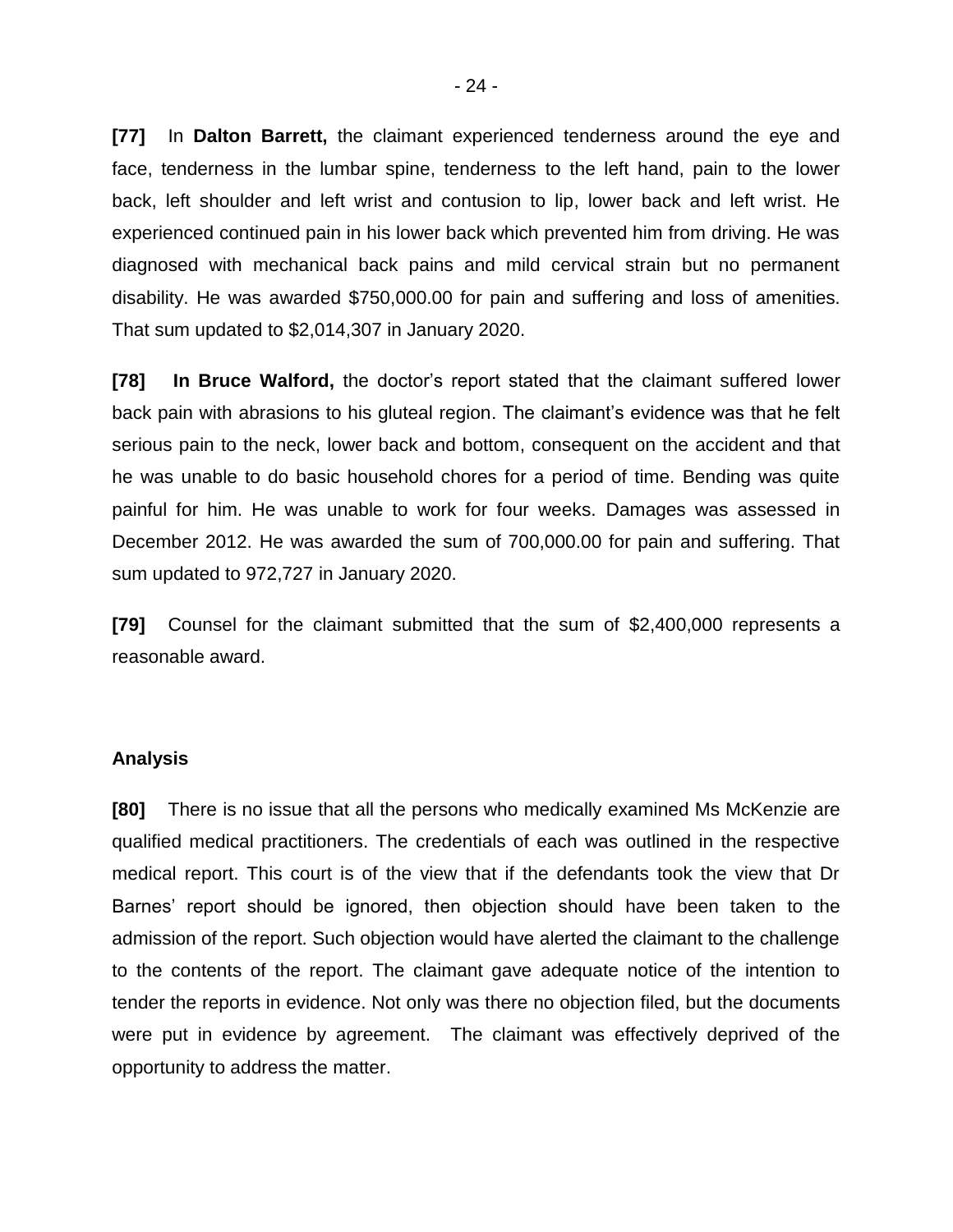**[81]** In the case of **Cherry Dixon- Hall v Jamaica Grande Limited,** SCCA No. 26/2007, Harrison JA (as he then was) cited the case of **Harrison v Liverpool Corporation** [1943] 2 All ER where Lord Greene MR explained at page 450 of the judgment that:

> *"… the phrase "agreed medical report" means and means only, a report where the facts stated are agreed as true medical facts, or other facts as the case may be, and the medical opinions expressed are accepted as correct."*

**[82]** Harrison JA also alluded to the dictum of Omerod LJ in **Eachus v Leonard** [1963] Solicitor's JournalVol.106 Part 2, page 918 where he stated that:

> *"The effect of agreeing medical evidence was to avoid the necessity of calling doctors at the trial and of discussing medical matters which might be controversial. The reports were evidence of the plaintiff's symptoms and condition at the time they were made, but prognosis in a report either had to be specially agreed as an agreed fact or else it was no more than an intelligent estimate by experienced doctors of a plaintiff's future condition. The prognosis in this case fell into the latter category, and in such circumstances, a judge had to form a conclusion on the basis of all available evidence, including that of the injured plaintiff…."*

**[83]** The above statements of the law do not of course mean that the judge must not carefully scrutinize a medical certificate to which there has been no objections, and consider the contents in conjunction with all the evidence presented, and thereafter make a determination whether any or all of its contents should be rejected. Having scrutinized the report, I recognize the discrepancy between the evidence and certain aspects of the report regarding the date of Dr. Barnes' examination. There was no attempt on the part of the claimant to clarify the anomaly regarding the date referred to in Dr Barnes' report.

**[84]** I note however that in the report from Dr Milton Forbes, it was indicated that Ms McKenzie had no significant past medical history. That position must have been arrived at based on what was related to the doctor as well as based on his own examination of her. Dr Forbes made that observation on the occasion he first examined the claimant in 2013. Surely, if Ms McKenzie had been involved in an accident in 2012, there would have had to be some reference to that incident by Dr Forbes. I find on a balance of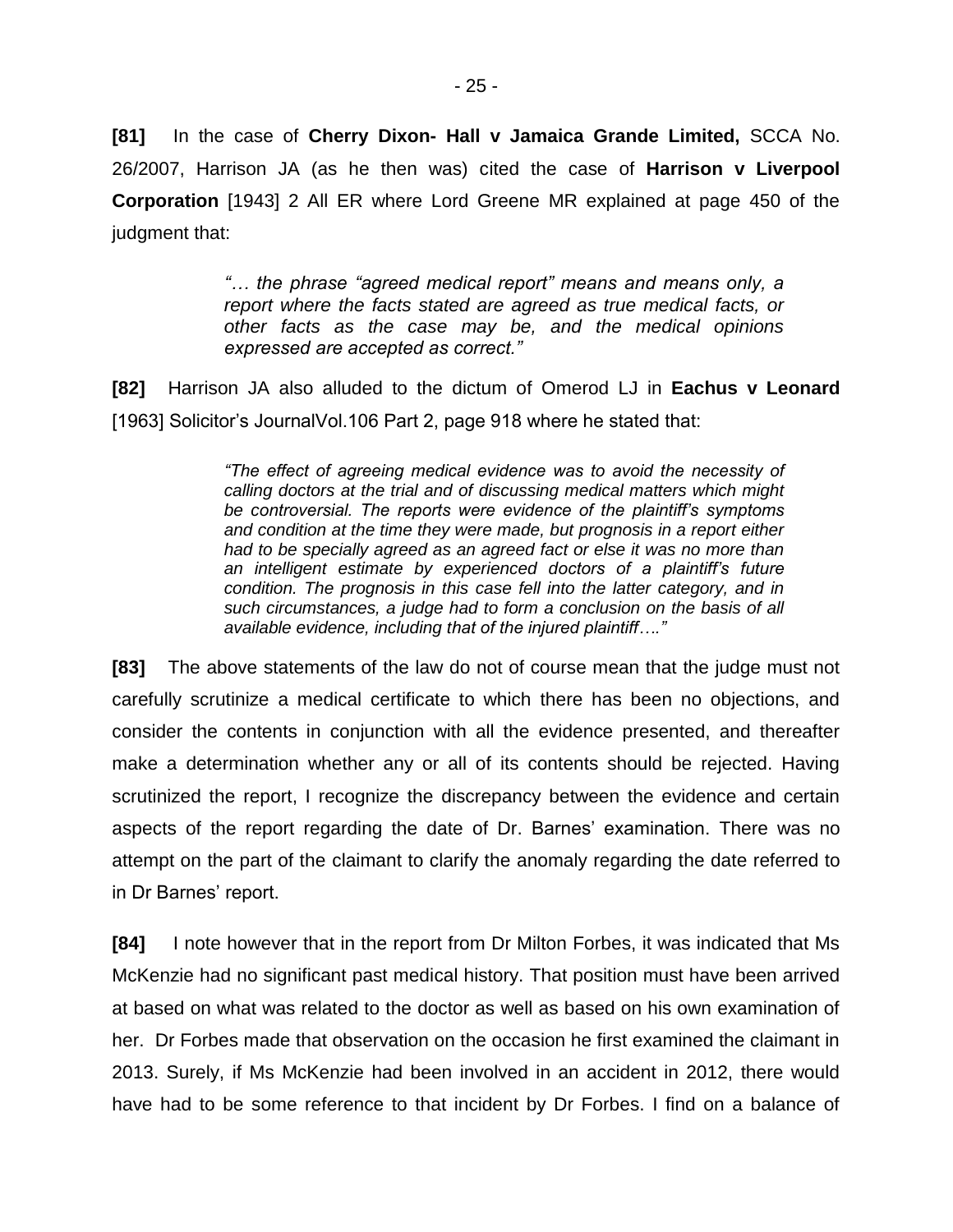probabilities that the reference by Dr Barnes to an accident in 2012 was a careless error on his part. I also find that there was a failure to be sufficiently meticulous on the part of the claimant's Attorney at law and that failure resulted in the matter not being addressed at any stage, whether before or after the trial began. This discrepancy does not establish sufficient basis on which to reject the contents of the report.

**[85]** I also disagree with the defendant's position that any report produced in relation to an injured person's status post - accident must be a contemporaneous report. Undoubtedly, there is need for a contemporaneous report. However, I am of the view that it is good practice that a medical report reflecting the status of a claimant's injury as close as possible to the trial date should also be produced, particularly where the claimant purports to be still suffering from injuries allegedly received at the time of the incident giving rise to the claim. A court is usually greatly assisted by such a report in assessing damages for pain and suffering and loss of amenities.

**[86]** There is no inherent inconsistency between the findings of Dr Forbes and Dr Barnes. However, I fully recognize that the doctor at the hospital was of the view that the claimant would not have any future medical expense as a result of the accident. I consider that such opinion was more probable than not, premature. As early as the day following the incident, the claimant complained of injuries other than the soft tissue injury to her left leg which admittedly, was the only injury observed by the doctor at the Port Maria Hospital on the day of the incident.

**[87]** I would be hesitant to accept such opinion over and above the findings of a doctor who examined the claimant the very next day and made findings that would indicate that there were other injuries. Those injuries might not have been detected at the time of the initial examination. It is not unknown that that certain injuries that are not obvious to the eyes may not necessarily manifest themselves immediately after an accident. I am mindful of course that given the nature of the injuries complained of on the day after the accident, the doctors' findings would in some measure be dependent on what the claimant reported to him. I have no reason to believe that the claimant's complaint to the doctor was false or misleading.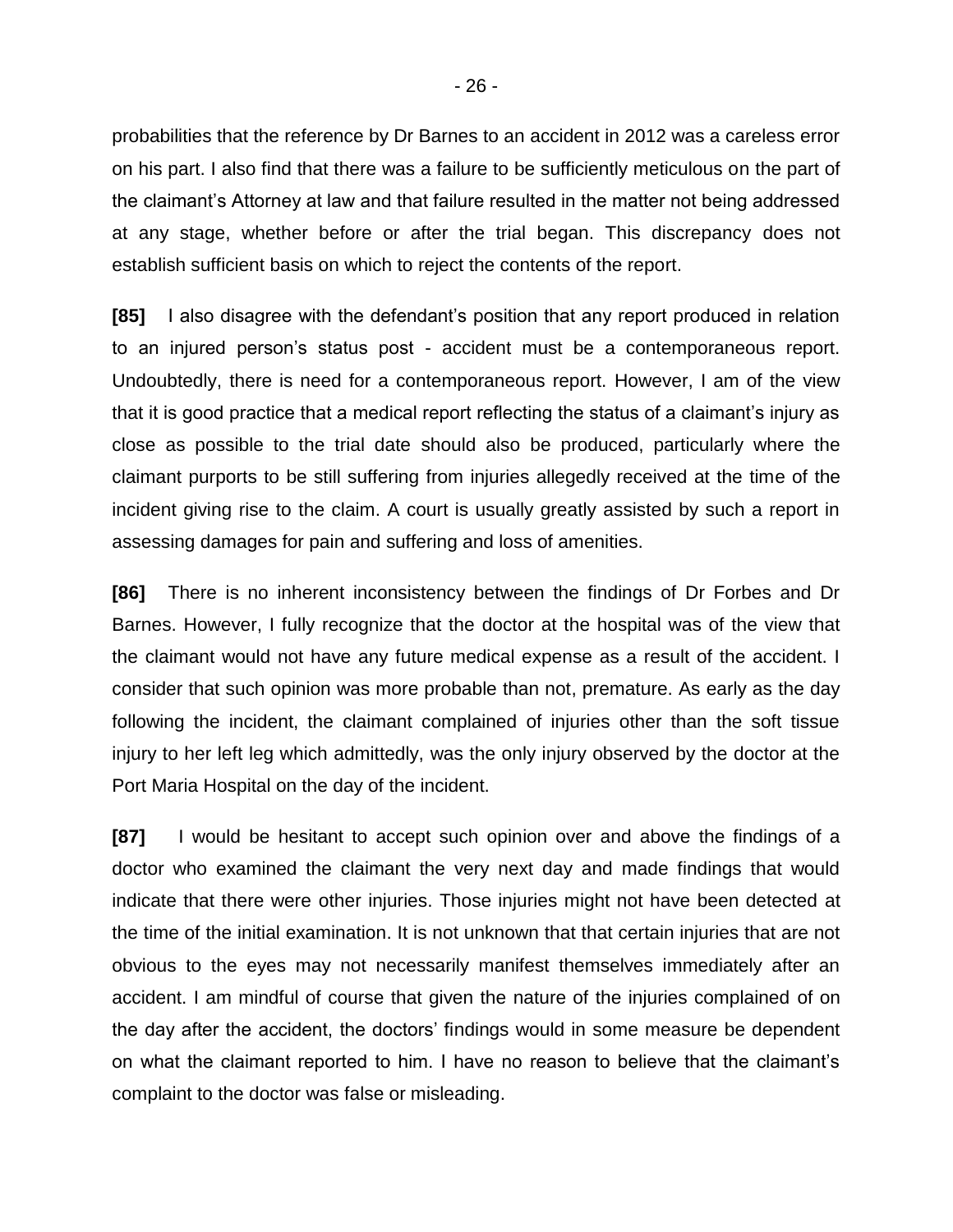**[88]** Having considered Dr Barnes' report in conjunction with the rest of the evidence, I find no basis on which to reject it. On a balance of probabilities, I accept that the claimant was affected as she reported to Dr Forbes on the day following the incident.

**[89]** The first matter to note is that the scoliosis referred to is clearly not attributable to the accident. However, the principle that a negligent tortfeasor should take his victim as he finds him is applicable.

**[90]** The claimant's injuries most nearly resemble those that the claimant in **Bruce Walford** stated that he received**.** It is noted that the award in that case was relatively low. It is also observed however that there was some difference between the claimant's evidence as to his injuries and the findings of the doctor in that regard. The Learned judge in assessing damages, must have had regard to the doctor's findings. I believe that the sum of \$2,000,000.00 represents a reasonable award for pain and suffering and loss of amenities.

## **NAJEEM MCDONALD**

### **Special Damages**

**[91]** Mr McDonald said that medical cost of \$90,000.00 was incurred on his behalf and that \$10,000.00 was incurred in transportation expenses. One receipt was tendered and admitted in evidence in relation to expenses incurred in respect of Mr McDonald. That receipt is however in the sum of \$95,000.00. The defendants' attorney at law is of the view that he ought not to recover that sum. I disagree. In circumstances where there were no objections to the receipt, it is taken that no issue arose in relation to it. It would be unreasonable for the court to entertain what in essence are objections taken for the first time through the medium of written submissions. The claimant, by virtue of the defendants' agreeing to certain items of evidence would have been led to assume that the aspects of the claim relating to documents agreed were not in dispute. In the absence of some other cogent reason to deny the claimant this sum, he is to be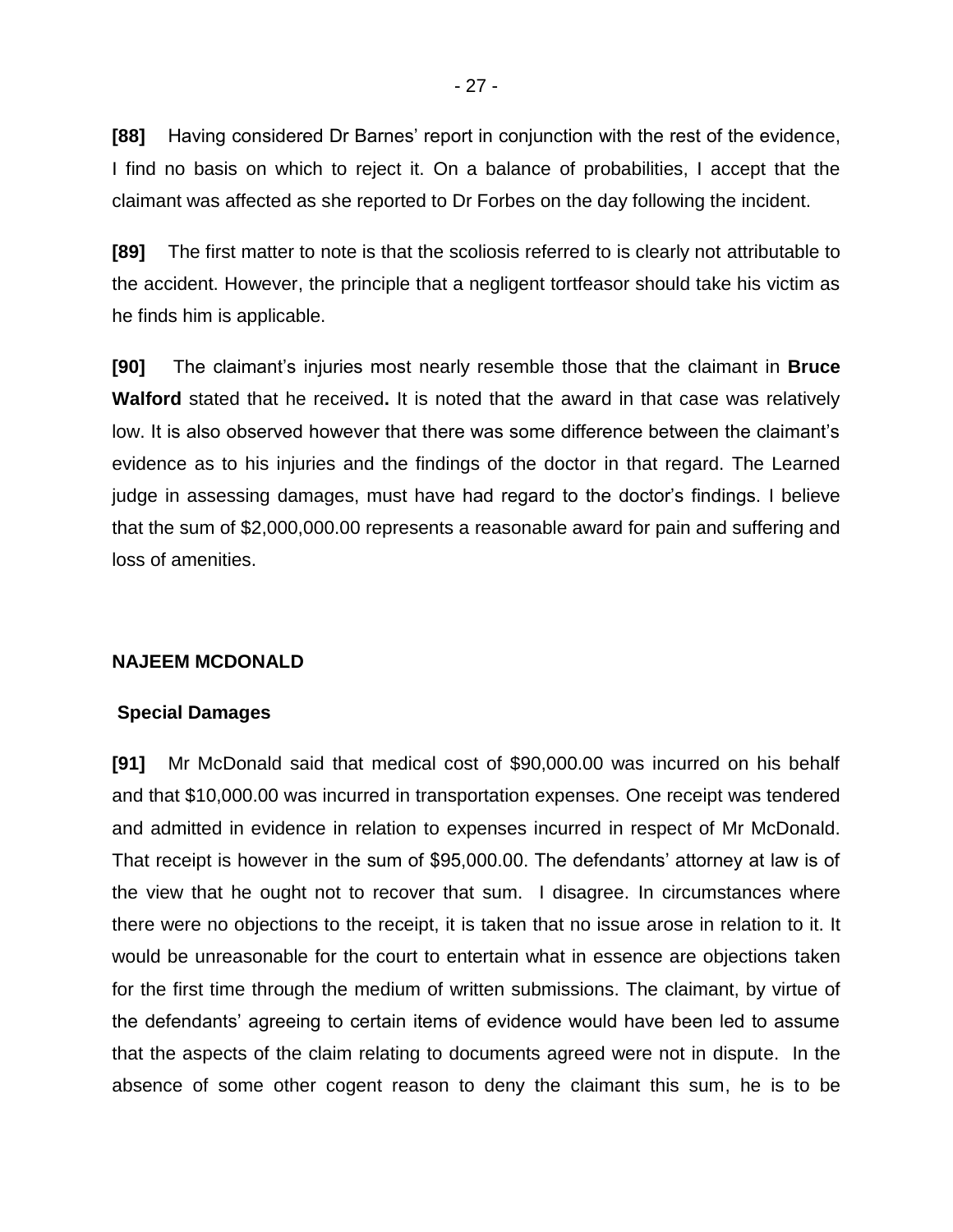reimbursed the amount. . Regarding the expenditure of \$10,000.00 for transportation expenses, there was a mere assertion in the witness statement without more. That sum will not be recovered.

#### **General Damages**

**[92]** In his witness statement, this claimant gave his date of birth as the 26<sup>th</sup> of August 1999. He stated that he was a 13 years' old grade 8 student at Iona High School at the relevant time. He said that after the accident, he began feeling pain and that he was taken to the Port Maria Hospital. At the hospital, he was examined by Dr Hayden-Peart. He stated that he felt the pain mostly to his head and his right hand. He said he was given an injection, x-rayed and his right hand was fitted with a cast. He stated that he was later examined by Dr Ameeraly. The claimant said that he was a member of his class football team and he was unable to play football for approximately three weeks after the accident.

**[93]** Two medical reports were submitted in respect of Mr Mc Donald. One came from the Port Maria Hospital and a second from Dr Ameeraly. The report from the hospital indicated that the claimant sustained swelling and bruising to his right wrist and his wrist had to be placed in a splint. An x-ray revealed that his right distal radius was fractured. He also complained of pain to his forehead.

**[94]** Dr Andrew Ameerally, a Consultant Orthopaedic Surgeon, examined the claimant on the  $5<sup>th</sup>$  of February 2015. He reported that he reviewed the medical certificate issued from the Port Maria Hospital and he said that at the time of his examination, there was no swelling to the wrist, there was full range of motion, and the claimant had good grip strength. (V/V). The doctor further stated that the claimant continued to suffer from pain to his right wrist. He opined that the claimant was not adequately treated for his injury and had therefore not achieved maximum medical improvement and noted that the claimant would benefit from further treatment. The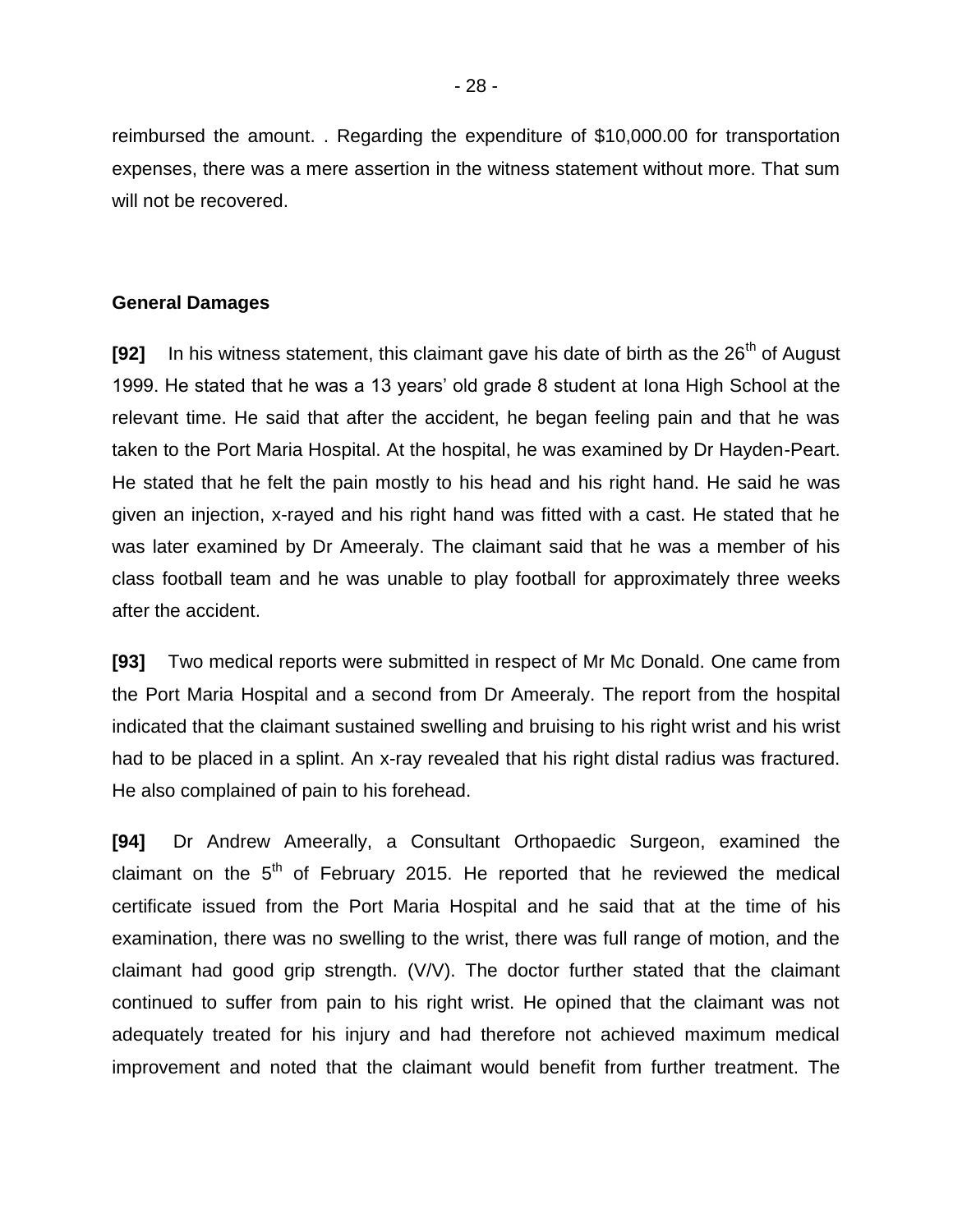doctor also observed that a permanent partial disability rating could not be ascribed because of the need for further treatment.

**[95]** The case of **Leroy Robinson v. James Bonfield & Anor,** reported at page 99 of Khan Volume 4 was commended to the court by both sides as a useful guide in deciding a reasonable award for damages for pain and suffering. He was awarded the sum of \$269,438 in September 1996. In February 2020, that sum updated to \$1,763,748.00. .

**[96]** That claimant according to the defendants' Attorney at Law, suffered similar but more severe injuries than Mr McDonald. It was submitted by the defendant's Attorney that \$1,500,000.00 represents a reasonable award.

**[97]** The claimant's Attorney at Law also directed the court's attention to the case of **Samuel Durrant v United Estates** Suit No. Cl. 1986/D216 reported at page 259 of Harrison's Personal Injuries. The claimant in that case suffered injuries to both wrists. The award at first instance was \$45,000.00 in June of 1991. On appeal, that sum was increased to reflect the fact that both arms had been injured. The claimant is accordingly guided by that factor and is relying on the award of \$45,000.00 as a guide to calculating the present claimant's entitlement. That figured updated to \$1,390,011 in January 2020. It was submitted that an award of \$1,750,659.83 is a reasonable sum.

#### **Analysis**

**[98]** In light of the authorities presented, and given the fact that the claimant in the present case also complained of pain to the forehead, an award of \$1,750,000 will be made for general damages.

### **SHANTE DRICKETTS**

### **Special Damages**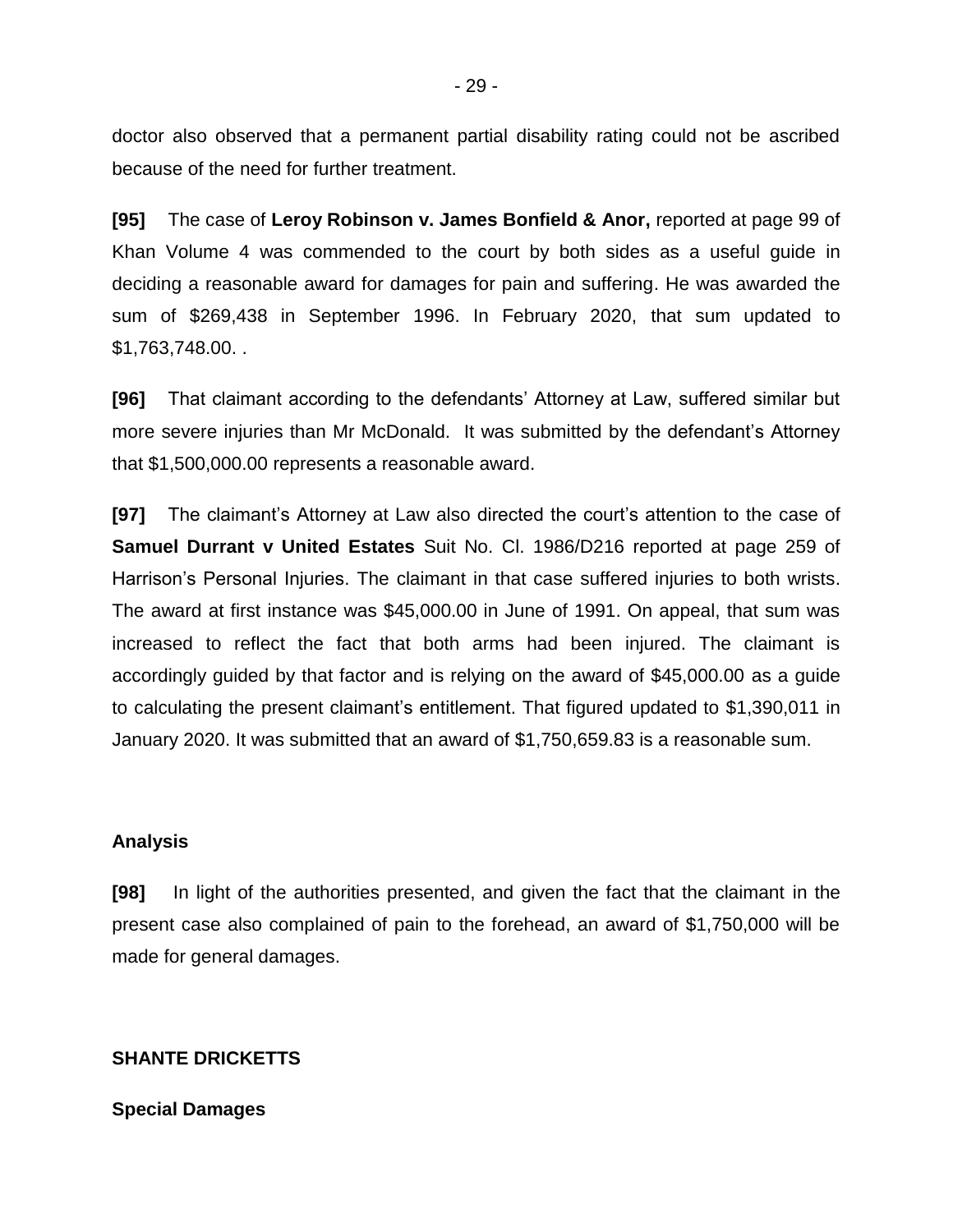**[99]** Exhibits 5 through 25 are receipts evidencing expenditure in relation to Shante Dricketts. Those sums amount to \$69,219.40. The defendants' Attorney at Law submitted that the sums in relation to receipts from Great House Pharmacy and Ocho Rios Pharmacy, as well as the receipts from the physiotherapist should not be accepted because there is no indication as to what was purchased at the pharmacies, and there is no evidence to link Ms Dricketts' visits to the Physiotherapist with the accident. For the same reasons given in relation to Najeem McDonald, this claimant will recover the sums evidenced by the receipts as special damages.

#### **General Damages**

**[100]** In her witness statement, the claimant Shante Dricketts said that at the time of the accident, she resided in Harrison Town in St Ann and was on her way to school. She also stated that as a result of the accident, she began to bleed from her upper lips and she experienced severe pain to her neck, back and chest. She was taken to the Port Maria Hospital where she was examined by Dr Maurice Sloley and was given an injection and a prescription. She said she was later examined by Dr Rushauy Watson of Mr Rehab Physical Therapy Complex and Rehabilitative Supplies. She stated that she incurred medical expenses of \$68,213.40 for physical therapy treatments, radiology scans, medications and medical reports.

**[101]** A medical certificate from the Port Maria Hospital was tendered and admitted in evidence. It was therein revealed that Ms Dricketts received a whiplash injury and experienced musculoskeletal pain. She attended at the hospital on the day of the incident. It was indicated in the report that her prognosis was good.

**[102]** There was no other report from a medical doctor in respect of this claimant. There is however, a report from a registered Physiotherapist, one Mr. Rushauy Watson (DPT, RPT). His qualification is indicated as BSc Physical Therapy (UWI). Mr Watson states in the report that he has worked at the Kingston Public Hospital and the University Hospital of the West Indies as a Physiotherapist but did not state for how long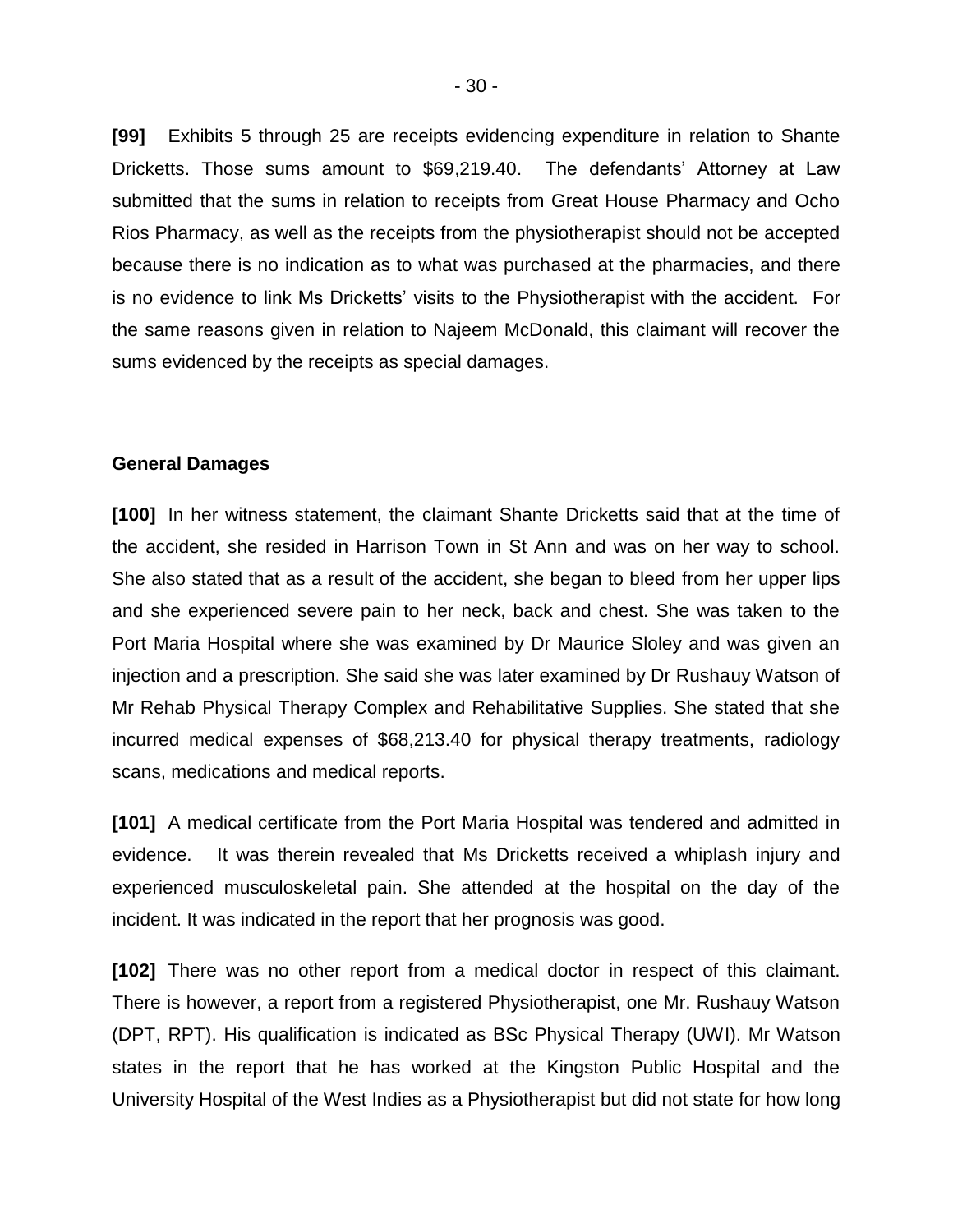he has been working in this capacity. He also said that he first assessed the claimant on the  $6<sup>th</sup>$  of September 2014. On that occasion he said, the claimant complained of pain at her cervical, thoracic and lumbar spine, increased pain at her cervical spine at night, inability to lift objects secondary to increased pain at cervical and lumbar region and inability to function at school secondary to pain at cervical and lumbar region. According to the report, the claimant upon assessment was found to have pain at the cervical, thoracic and lumbar region with all ranges, muscle spasm at the upper trapezius muscle group and para spinal muscle group at the thoracic lumbar region, decreased active range of motion for all ranges at left shoulder secondary to pain and tenderness on palpitation at the upper trapezius muscle, with the pain to the left side being greater than to the right side.

**[103]** The claimant received seven sessions of treatment but did not return for treatment after March 2015. The prognosis was that the claimant was likely to continue to experience symptoms, especially when she participated in physical activities. He also opined that activities of daily living such as sitting and lifting objects could result in increased symptoms. These symptoms he said, should reduce gradually but that the claimant would need to partake in an exercise programme.

**[104]** The claimants' Attorney at Law cited a number of cases in support of the claim for damages. Among them is the case of **Christopher Russell and Shirley Russell v Patrick Martin and Sheldon Ferguson** Claim no. 2006 HCV 03322 at page 118 of Khans Volume 6. In that case, the claimant had neck pain, pain to the right wrist, tenderness of the trapezius muscle on lateral flexion and rotation of the neck and tenderness of the dorsal aspect of the right wrist. He received physiotherapy for intermittent neck pain. His PPD was determined at 5%of the whole person. He was awarded \$1,655,805.17. That figure updated to \$3,645,496.98 in January 2020.

**[105] Wilford Williams v Nedzin Gill and Christine Forrest,** Suit no. Cl 1999 W 169 cited at page 148 of Khans Volume 5 was also cited. The claimant suffered whiplash injury and was awarded the sum \$350,000. In January 2020 that sum updated to \$1,655,805.17.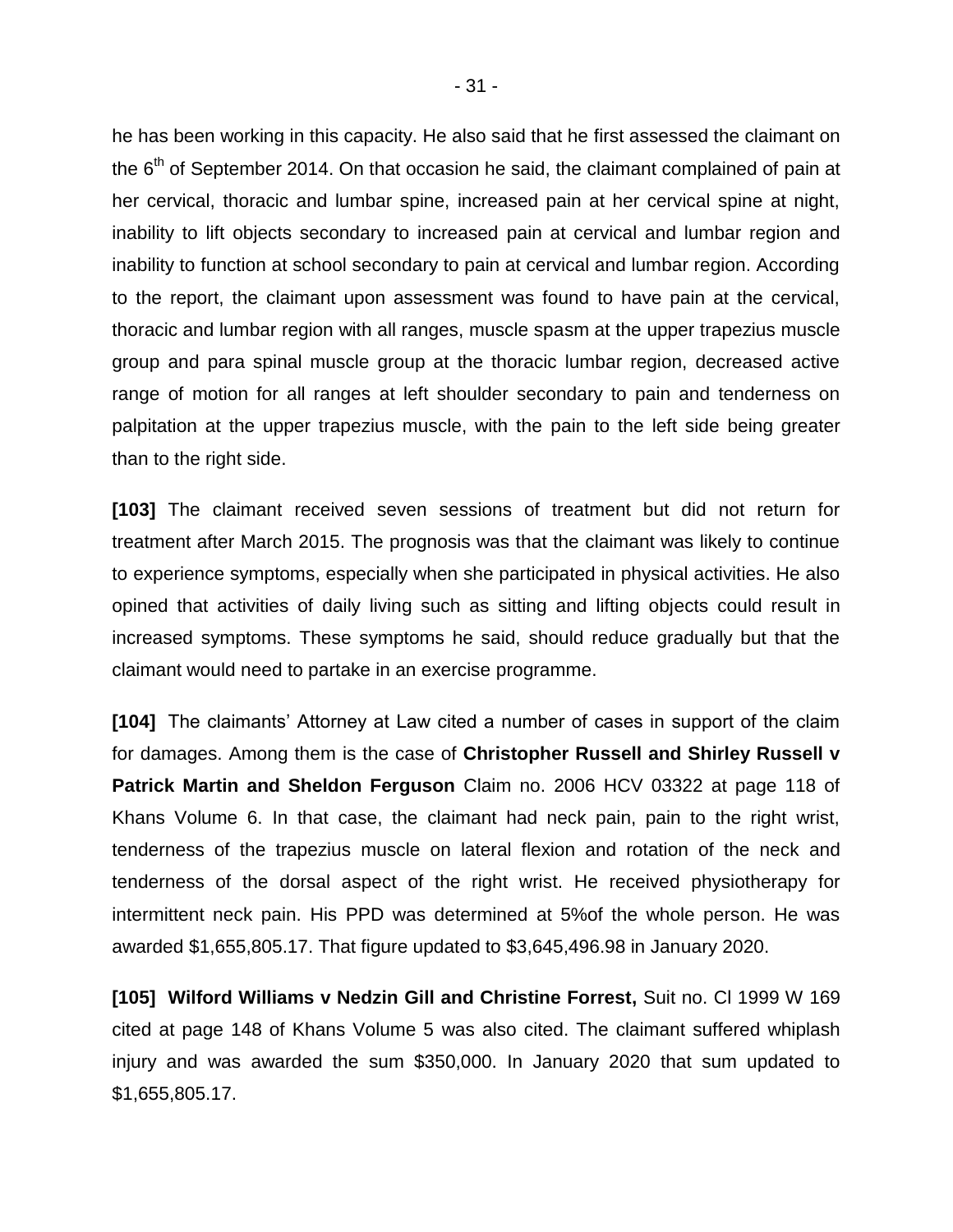**[106]** The case of **Peter Marshall v Carlton Cole and Alvin Thorpe** Claim no. 2006 HCV 1006 was also commended. In that case, the claimant suffered moderate whiplash, a sprained swollen and tender wrist and left hand with moderate lower back pain and spasm. The award was \$350,000.00. That sum updated to \$938, 126.25 in January 2020.

**[107]** The claimant's Attorney at Law submitted that \$2,000,000 represents a reasonable award for pain and suffering and loss of amenities.

**[108]** The defendants' Attorney at Law commended the case of **Roger McCarthy v Peter Calloo** [2018] JMCA Civ 7 as a guide to damages for pain and suffering for Ms Dricketts. Counsel observed that in that case the court examined back injuries and whiplash cases and concluded that for a case involving moderate whiplash injury, an award of \$500,000.00 is a reasonable sum. She observed that Shante was referred to the Physiotherapist by a Doctor David Lambert on the  $1<sup>st</sup>$  of September 2014 and first seen on the  $6<sup>th</sup>$  of September, and that physiotherapy was commenced some 10 months after the accident.

### **Analysis**

**[109]** It is observed that there was no report from Dr David Lambert whom the Physiotherapist said referred the claimant to him. It is a well-known fact that an injury such as a whiplash is not likely to disappear suddenly and will often require the injured individual to undergo therapy. It is therefore not particularly strange that the claimant required therapy.

**[110]** Upon a perusal of the medical from the hospital, it was not stated that the musculoskeletal pain referred to was confined to the cervical area, as counsel for the defendant seem to suggest. Musculoskeletal pain may refer to pain in any area of the musculoskeletal system to include muscles, cartilage, joints and bones. The thoracic and lumbar spine are areas of the body that form part of the musculoskeletal system.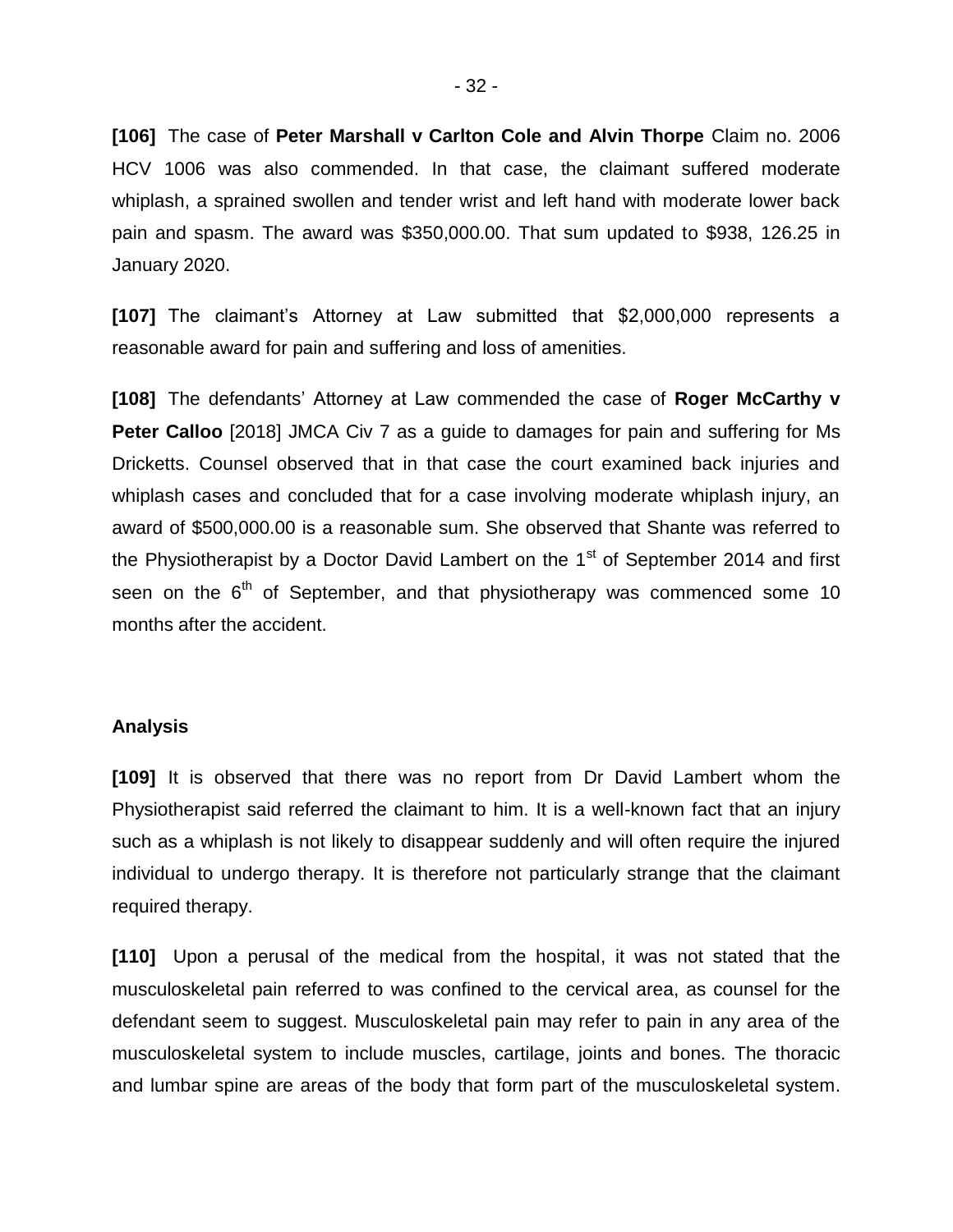Therefore, the pain to her cervical, thoracic and lumbar spine which the Physiotherapist said the claimant complained about, is in keeping with the reference to musculoskeletal pain in the medical report. On a balance of probabilities, I accept Ms Dricketts' evidence that at the time of the accident, she experienced pain to her neck, back and chest.

**[111]** The defendants' submission as to her entitlement does not adequately reflect the injuries which were noted from inception. There is nothing inconsistent between her initial report of pain on the day of the accident and what she apparently told the Physiotherapist.

**[112]** Ms Dricketts admitted in cross examination that she had been afflicted by the chikungunya virus. Although by no means patently clear from the report, and although when asked, the claimant failed to recall when it was that she contracted the virus, the implication from the Physiotherapist's report is that the claimant would have contracted the virus sometime after she received the injury and probably between her visit prior to the 21 $\mathrm{^{st}}$  of March visit, and the 21 $\mathrm{^{st}}$  of March 2015.

**[113]** The claimant complained of experiencing pain subsequent to the accident but prior to contracting the virus, as well as after contracting the virus. Without medical evidence on the matter, one cannot say that absent the underlying injury, the claimant would not have suffered pain as a consequence of contracting the chikungunya virus. However, it is a fair conclusion that the virus aggravated her condition. I make this observation because it is stated in the Physiotherapist's report that "at her final session on the  $21^{st}$  of March 2015 [the claimant] had reported that due to prior illness, (chikungunya), she had increased pain at cervical and lumbar region. She however stated that she was doing much better prior to her episode of chikungunya".

**[114]** It is difficult to say to what extent her condition was aggravated. There is no question of the virus being an intervening cause so as to operate to eclipse the defendants' liability totally but any increased pain as a result of the virus is not compensatable. See **Jobling v Associated Dairies Ltd. [1982] AC 794.** Considering the injuries received by the claimants in the cases cited and the awards made, in all the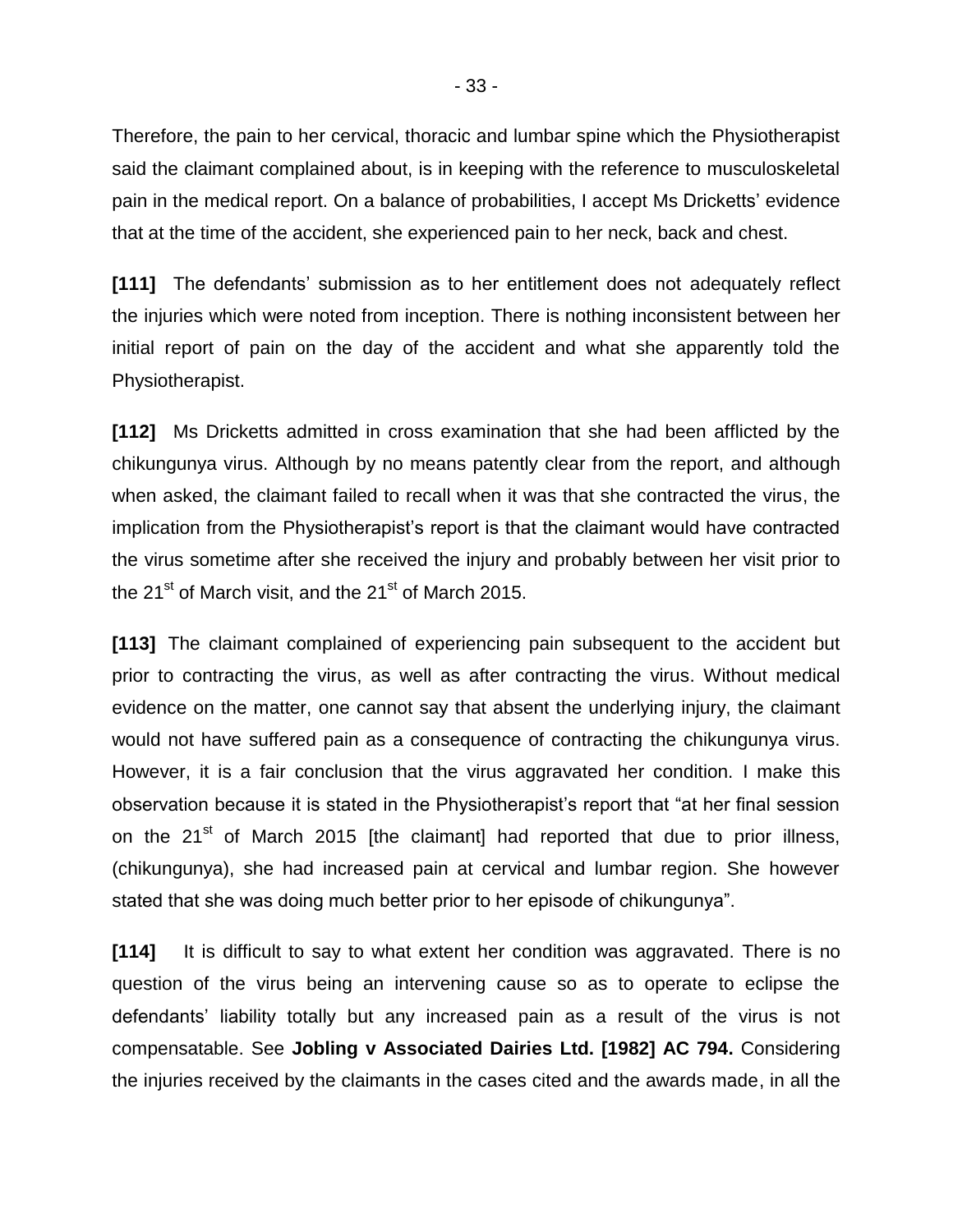circumstances, I believe that a fair award for damages for pain and suffering and loss of amenities is \$1,600,000.00.

## **TREVOR DAVIS**

**[115]** The medical certificate in respect of Mr Davis from the Port Maria Hospital indicates that he had swelling to the left eyebrow and upper right eyelid. He was treated with analgesic and topical antibiotics. There is no other evidence regarding Mr Davis' injury except for that of the Administrator ad litem to the effect that she saw him in the hospital and he could barely open his eyes, and that he had swelling above one of his eyes.

**[116]** On behalf of this claimant, it was submitted that the case **of Melvin Smith, Carson James and Calbert Gordon v Deneice Brooks (An Infant by her next friend Karen Hyatt) and Karen Hyatt** should offer some guide to the court. In that case the minor sustained swelling to the face as well as minor cuts and bruises and was hospitalized for 5 days. She was awarded \$200,000.00 for general damages. In January 2020 that sum updated to \$1,079,935.41. The court is being asked to say that a similar amount should be awarded to the estate of Mr Davis.

**[117]** The defendant's Attorney at law submitted that the court should be guided by the decision of **Shaquille Forbes v Ralston Baker & Others** Claim no. 2006 HCV 02938 delivered March 10, 2011, although the injury was not necessarily on point. Counsel noted that the claimant suffered a 6 cm laceration to his forehead and experienced pain to the area. He was awarded \$400,000.00. In February 2020 that sum updated to \$638,248.00 It was submitted that this sum should be discounted on account of the fact that the claimant in the instant claim received no laceration.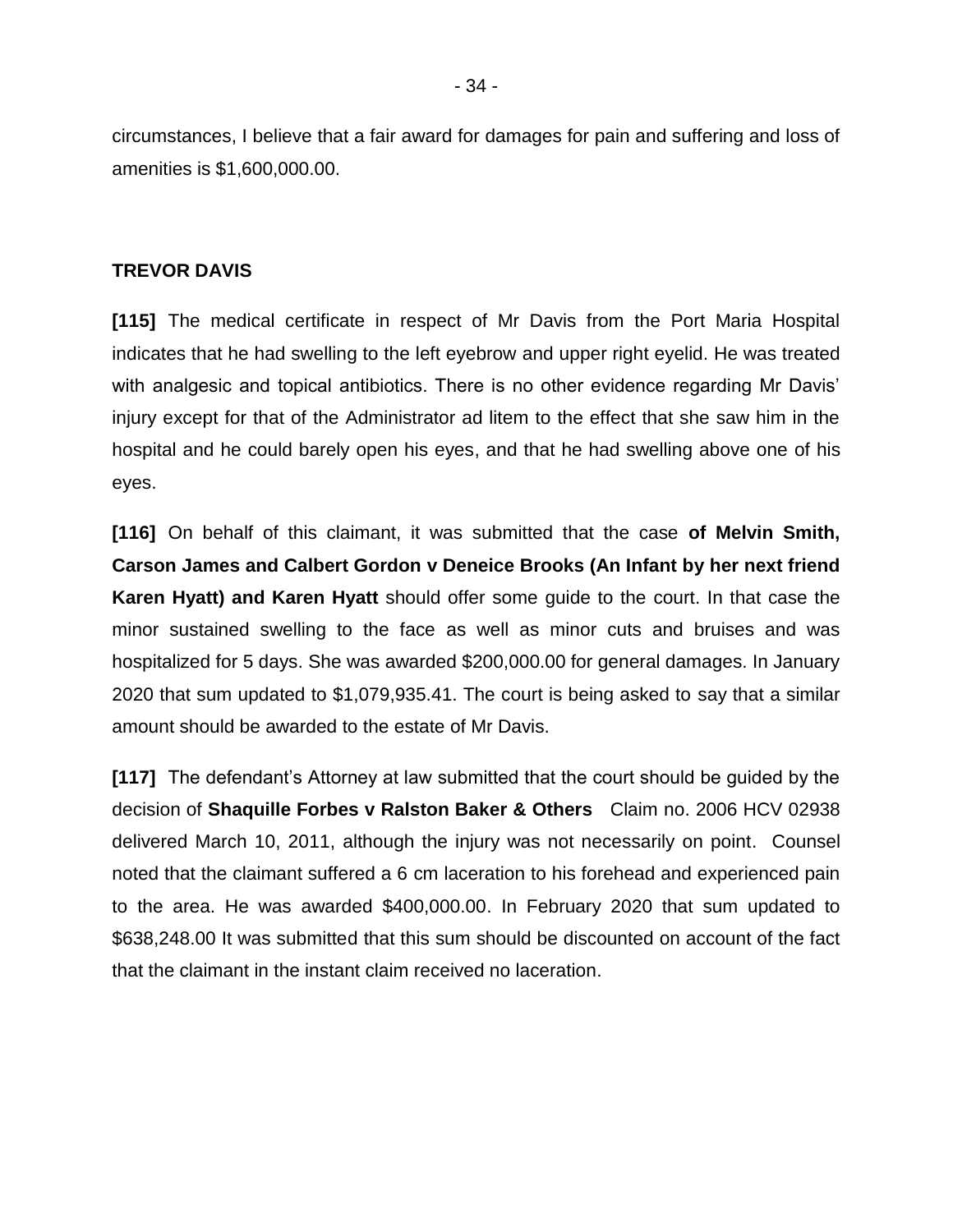### **Analysis**

**[118]** It is my considered view that the sum awarded to the infant claimant in **Melvin Smith** would have reflected the fact that she had been hospitalized for 5 days whereas the claimant in the instant case was hospitalized for only a day. The evidence is that the infant claimant's swelling was quite severe. I believe a reasonable award for Mr Davis's injury would be \$700,000.00

# **CONTRIBUTION**

**[119]** The claimants are entitled to recover damages and costs against the first and second defendants jointly and or severally. Having found that the defendants are 80% to blame for the accident, the defendants are entitled to recover 20% of the damages and costs awarded against them in respect of each claimant from the ancillary defendant.

## **CONCLUSION**

**[120]** In light of my findings, the first and second defendants are liable to the claimants. The ancillary defendant is partly to be blamed for the accident. Consequently, the first and second defendants are entitled to recover from the ancillary defendant, 20% of the damages and costs for which they are liable.

### **ORDERS**

**[121]** Based on the foregoing, I make the following orders:

1. Judgment for the claimants against the first and second defendants jointly and/or severally.

2. Damages are assessed as follows: